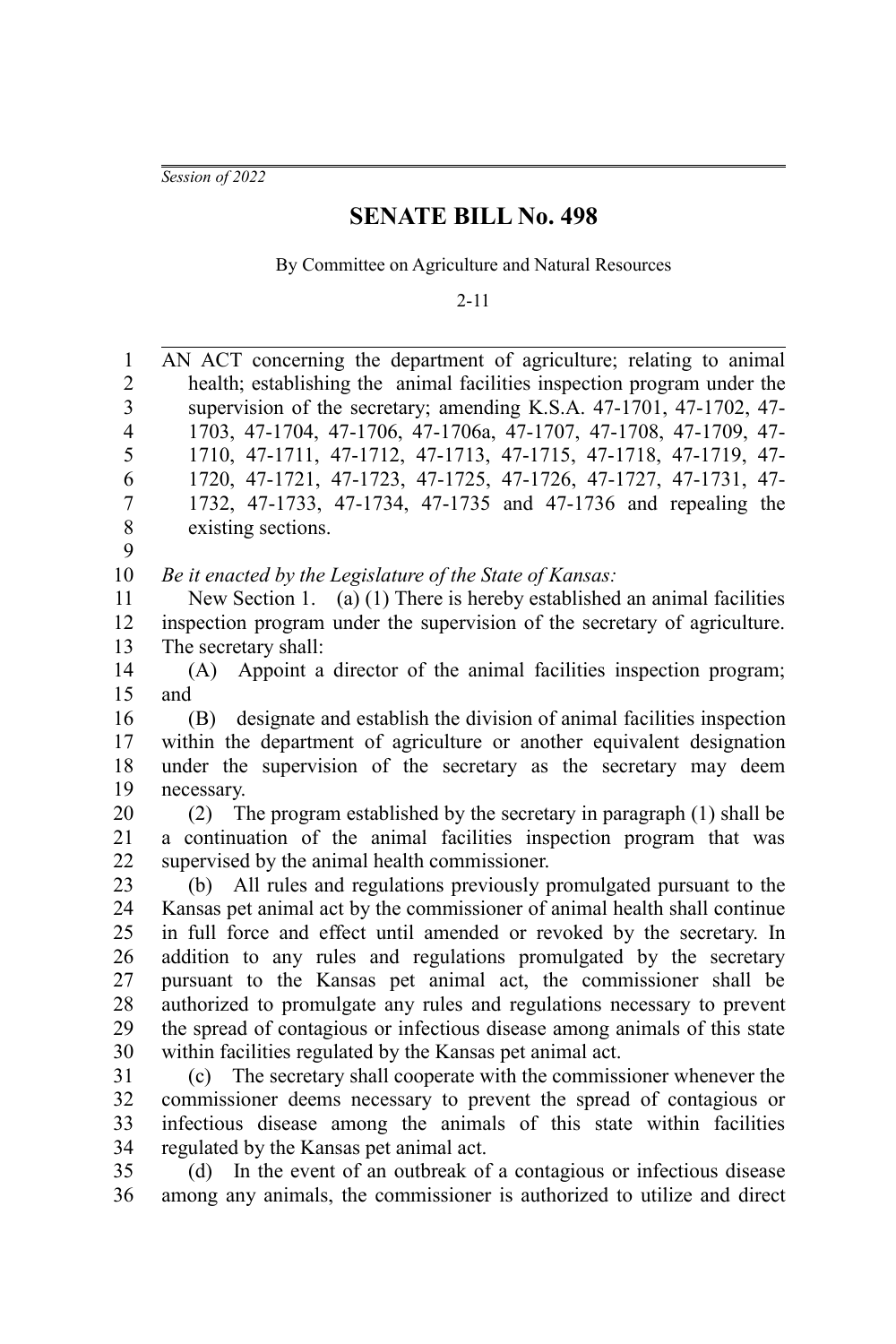any veterinarians or other necessary employees of the secretary that are assigned to the division of animal facilities inspection or an equivalent program or division, to support any action conducted under the authority of article 6 of chapter 47 of the Kansas Statutes Annotated, and amendments thereto. 1 2 3 4 5

Sec. 2. K.S.A. 47-1701 is hereby amended to read as follows: 47- 1701. As used in the Kansas pet animal act, unless the context otherwise requires: 6 7 8

(a) "Adequate feeding" means supplying at suitable intervals, not to exceed 24 hours, a quantity of wholesome foodstuff suitable for the animal species and age, and *that is* sufficient to maintain a reasonable level of nutrition in each animal. 9 10 11 12

(b) "Adequate watering" means a supply of clean, fresh, potable water, supplied in a sanitary manner and either continuously accessible to each animal or supplied at intervals suitable for the animal species, not to exceed intervals of 12 hours. 13 14 15 16

(c) "Ambient temperature" means the temperature surrounding the animal. 17 18

(d) (1) "Animal" means any live dog, cat, rabbit, rodent, nonhuman primate, bird or other warm-blooded vertebrate or any fish, snake or other cold-blooded vertebrate. 19 20 21

(2) "Animal" does not include horses, cattle, sheep, goats, swine, ratites, domesticated deer or domestic fowl.  $22$ 23

(e) "Animal breeder" means any person who operates an animal breeder premises. 24 25

(f) "Animal breeder premises" means any premises where all or part of six or more litters of dogs or cats, or both, or 30 or more dogs or cats, or both, are sold, or offered or maintained for sale, primarily at wholesale for resale to another. 26 27 28 29

(g) "Animal shelter" or "pound" means a facility that is used or designed for use to house, contain, impound or harbor any seized stray, homeless, relinquished or abandoned animal or a person who acts as an animal rescuer, or who collects and cares for unwanted animals or offers them for adoption. *"*Animal shelter*"* or *"*pound*"* also includes a facility of an individual or organization, profit or nonprofit, maintaining 20 or more dogs or cats, or both, for the purpose of collecting, accumulating, amassing or maintaining the animals or offering the animals for adoption. 30 31 32 33 34 35 36 37

(h) "Cat" means an animal that is wholly or in part of the species Felis domesticus. 38 39

(i) "Commissioner" means the animal health commissioner of the Kansas department of agriculture. 40 41

(j) "Dog" means any animal that is wholly or in part of the species Canis familiaris. 42 43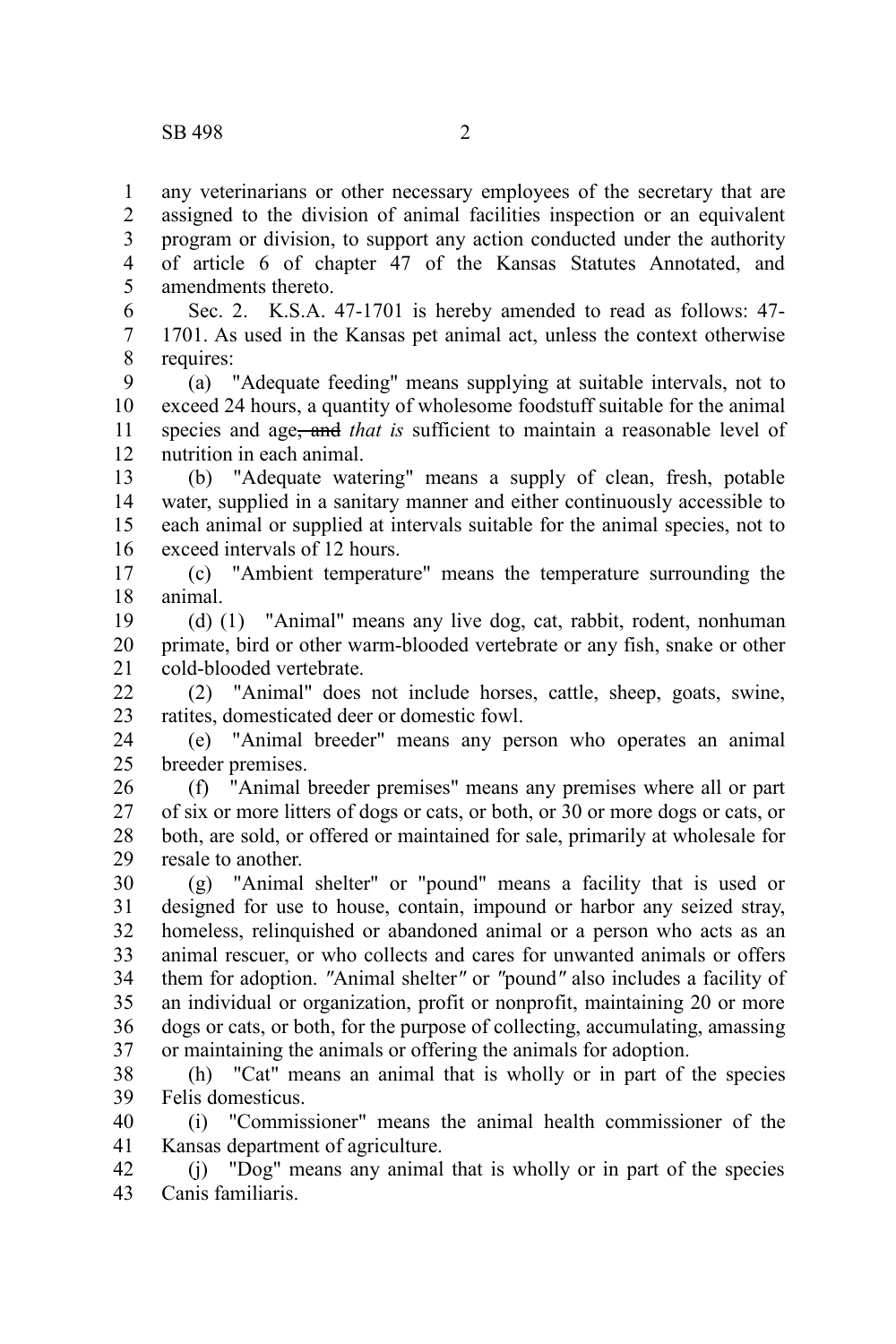(k) "Animal control officer" means any person employed by, contracted with or appointed by the state, or any political subdivision thereof, for the purpose of aiding in the enforcement of this law, or any other law or ordinance relating to the licensing or permitting of animals, control of animals or seizure and impoundment of animals, and*. "Animal control officer"* includes any state, county or municipal law enforcement officer, dog warden, constable or other employee, whose duties in whole or in part include assignments that involve the seizure or taking into custody of any animal. 1 2 3 4 5 6 7 8 9

(l) "Euthanasia" means the humane destruction of an animal, which may be accomplished by any of those methods provided for in K.S.A. 47- 1718, and amendments thereto. 10 11 12

(m) "Hobby breeder premises" means any premises where all or part of three, four or five litters of dogs or cats, or both, are produced for sale or sold, offered or maintained for sale per license year. This provision applies only if the total number of dogs or cats, or both, sold, offered or maintained for sale is less than 30 individual animals. 13 14 15 16 17

(n) "Hobby breeder" means any person who operates a hobby breeder premises. 18 19

(o) "Housing facility" means any room, building or area used to contain a primary enclosure or enclosures. 20 21

(p) "Boarding or training kennel operator" means any person who operates an establishment where four or more dogs or cats, or both, are maintained in any one week during the license year for boarding, training or similar purposes for a fee or compensation. 22 23 24 25

(q) "Boarding or training kennel operator premises" means the facility of a boarding or training kennel operator. 26 27

(r) "License year" or "permit year" means the 12-month period ending on September 30. 28 29

(s) "Person" means any individual, association, partnership, corporation or other entity. 30 31

(t) (1) "Pet shop" means any premises where there are sold, or offered or maintained for sale, at retail and not for resale to another: 32 33

34

38

(A) Any dogs or cats, or both; or

(B) any other animals except those that are produced and raised on such premises and are sold, or offered or maintained for sale, by a person who resides on such premises. 35 36 37

(2) "Pet shop" does not include:

(A) Any pound or animal shelter; 39

(B) any premises where only fish are sold, or offered or maintained for sale; or 40 41

(C) any animal distributor premises, hobby breeder premises, retail breeder premises or animal breeder premises. 42 43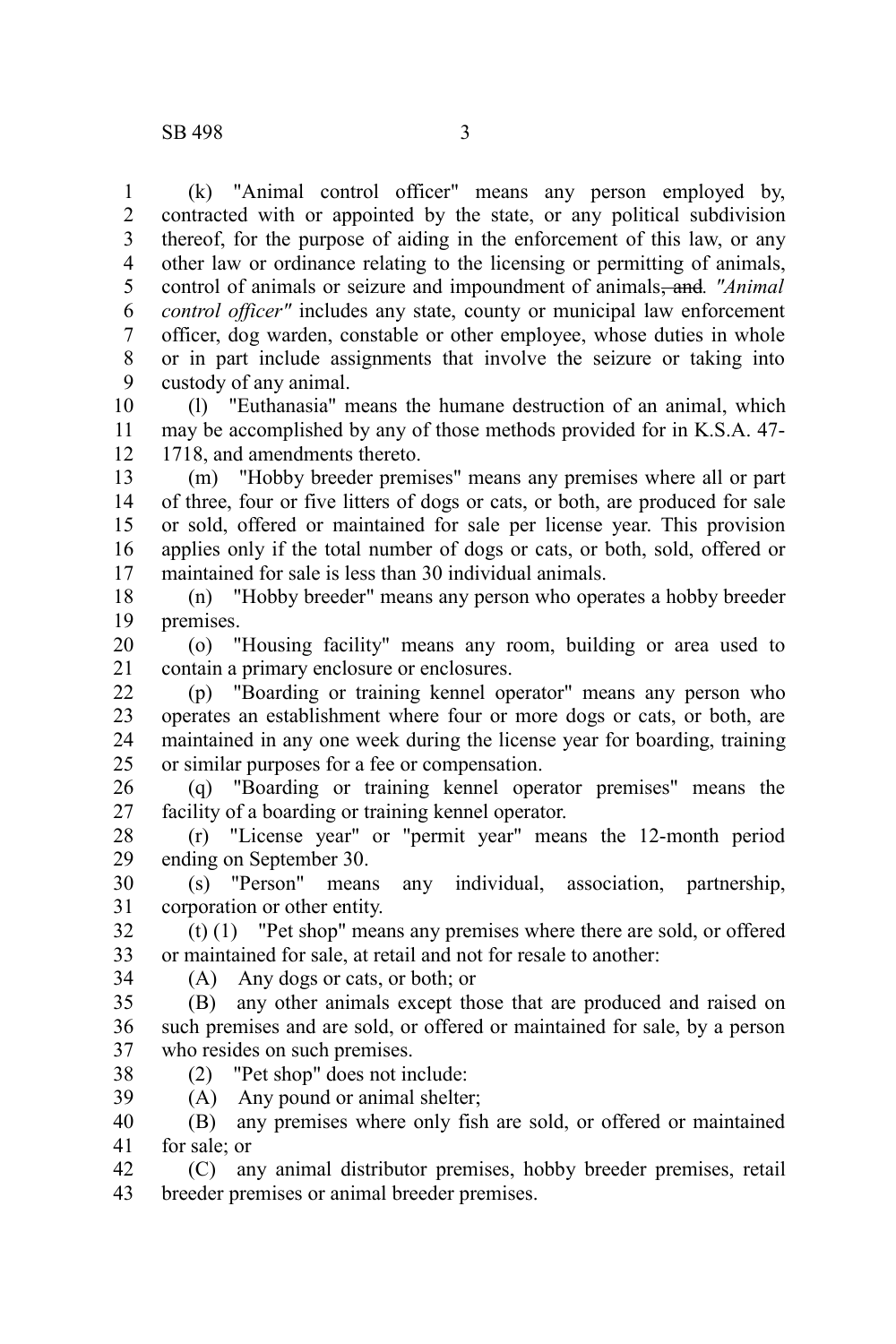## SB 498 4

(3) Nothing in this section prohibits inspection of those premises that sell only fish to verify that only fish are being sold. 1 2

3

6

29

(u) "Pet shop operator" means any person who operates a pet shop.

4 5

(v) "Primary enclosure" means any structure used or designed for use to restrict any animal to a limited amount of space, such as a room, pen, cage, compartment or hutch.

(w) "Research facility" means any place, laboratory or institution, except an elementary school, secondary school, college or university, at which where any scientific test, experiment or investigation involving the use of any living animal is carried out, conducted or attempted. 7 8 9 10

(x) "Sale," "sell" and "sold" include transfers by sale or exchange. Maintaining animals for sale is presumed whenever 20 or more dogs or cats, or both, are maintained by any person. 11 12 13

(y) "Sanitize" means to make physically clean and to remove and destroy, to a practical minimum, agents injurious to health, at such intervals as necessary. 14 15 16

(z) "Animal distributor" means any person who operates an animal distributor premises. 17 18

(aa) "Animal distributor premises" means the premises of any person engaged in the business of buying for resale dogs or cats, or both, as a principal or agent, or who holds such distributor's self out to be so engaged. 19 20 21 22

(bb) "Out-of-state distributor" means any person residing in a state other than Kansas, who is engaged in the business of buying for resale dogs or cats, or both, within the state of Kansas, as a principal or agent. 23 24 25

(cc) "Food animals" means rodents, rabbits, reptiles, fish or amphibians that are sold or offered or maintained for sale for the sole purpose of being consumed as food by other animals. 26 27 28

(dd) (1) "Adequate veterinary medical care" means:

(A) A documented program of disease control and prevention, euthanasia and routine veterinary care shall be established and maintained under the supervision of a licensed veterinarian, on a form provided by the commissioner *secretary*, and shall include a documented on-site visit to the premises by the veterinarian at least once a year; *and* 30 31 32 33 34

(B) that diseased, ill, injured, lame or blind animals shall be provided with veterinary care as is needed for the health and well-being of the animal, and such veterinary care shall be documented and maintained on the premises; and*.* 35 36 37 38

 $(\bigoplus)(2)$  All documentation required by subsections  $(dd)(1)(A)$  and  $(dd)$ (1)(B) shall be made available to the commissioner *secretary* or the commissioner's *secretary's* authorized representative for inspection or copying upon request and shall be maintained for three years after the effective date of the program or the administration of such veterinary care. 39 40 41 42 43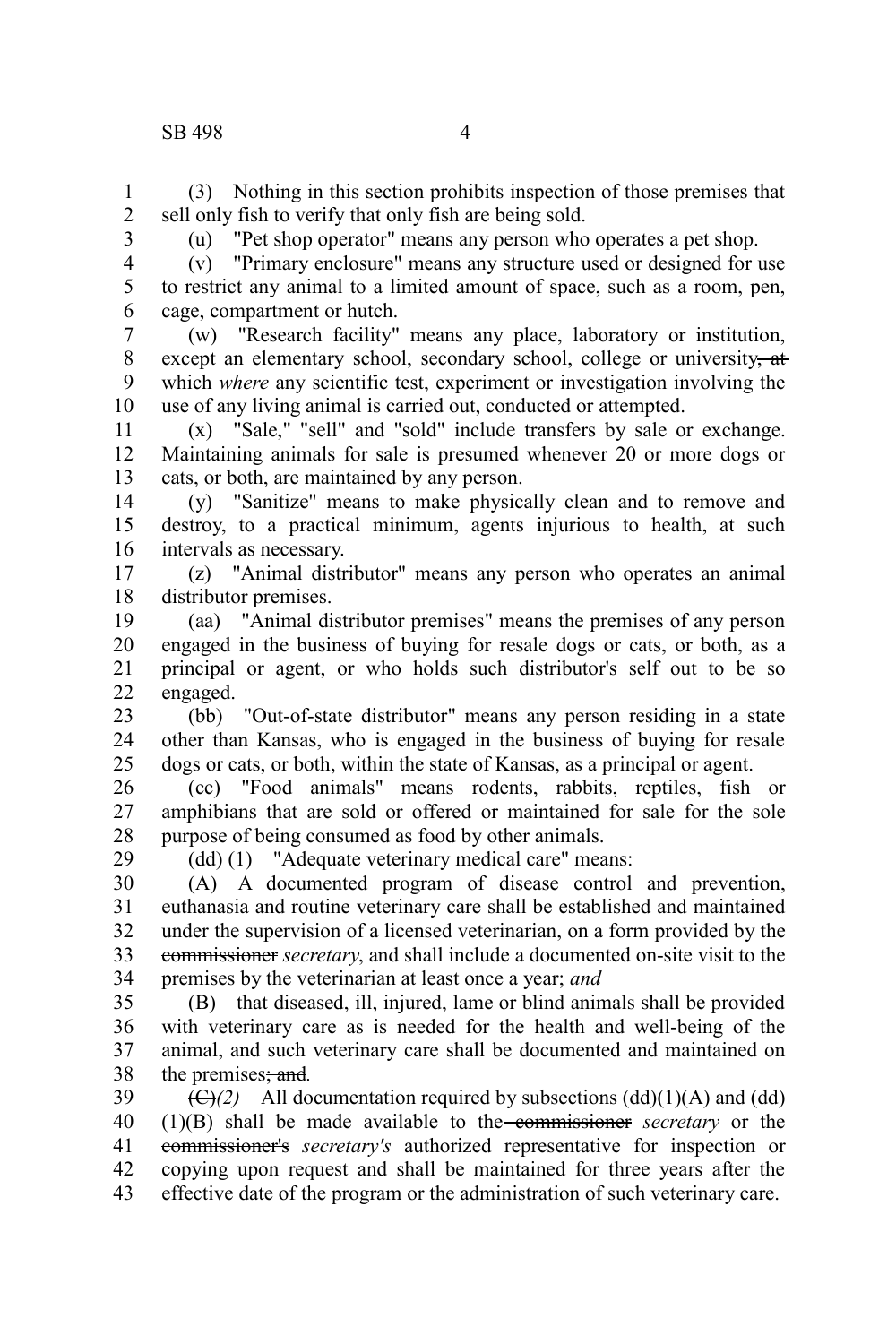(2) "Adequate veterinary medical care" shall not apply to United States department of agriculture licensed animal breeders or animal distributors. 1 2 3

(ee) "Ratites" means all creatures of the ratite family that are not indigenous to this state, including, but not limited to, ostriches, emus and rheas. 4 5 6

(ff) "Retail breeder" means any person who operates a retail breeder premises. 7 8

(gg) "Retail breeder premises" means any premises where all or part of six or more litters or 30 or more dogs or cats, or both, are sold, or offered or maintained for sale, primarily at retail and not for resale to another. 9 10 11 12

(hh) "Retail" means any transaction where the animal is sold to the final consumer. 13 14

(ii) "Wholesale" means any transaction where the animal is sold for the purpose of resale to another. 15 16

*(jj) "Secretary" means the secretary of the Kansas department of agriculture or the secretary's designee.* 17 18

Sec. 3. K.S.A. 47-1702 is hereby amended to read as follows: 47- 1702. It shall be unlawful for any person to act as or be an animal distributor unless such person has obtained from the commissioner*secretary* an animal distributor license for each animal distributor premises operated by such person. Application for such license shall be made in writing on a form provided by the commissioner *secretary*. The license period shall be for the license year ending on September 30 following the issuance date. 19 20 21 22 23 24 25 26

Sec. 4. K.S.A. 47-1703 is hereby amended to read as follows: 47- 1703. It shall be unlawful for any person to act as or be a pet shop operator unless such person has obtained from the commissioner *secretary* a pet shop operator license for each pet shop operated by such person. Application for each such license shall be made in writing on a form provided by the commissioner *secretary*. The license period shall be for the license year ending on September 30 following the issuance date. 27 28 29 30 31 32 33

Sec. 5. K.S.A. 47-1704 is hereby amended to read as follows: 47- 1704. (a) It shall be unlawful for any person to operate a pound or animal shelter, except a licensed veterinarian who operates such pound or animal shelter from such licensed veterinarian's clinic, unless a license for such pound or shelter has been obtained from the commissioner *secretary*. Application for such license shall be made on a form provided by the commissioner *secretary*. The license period shall be for the license year ending on September 30 following the issuance date. 34 35 36 37 38 39 40 41

(b) The Kansas department of agriculture shall not require any individual to be licensed who has written and signed an agreement to 42 43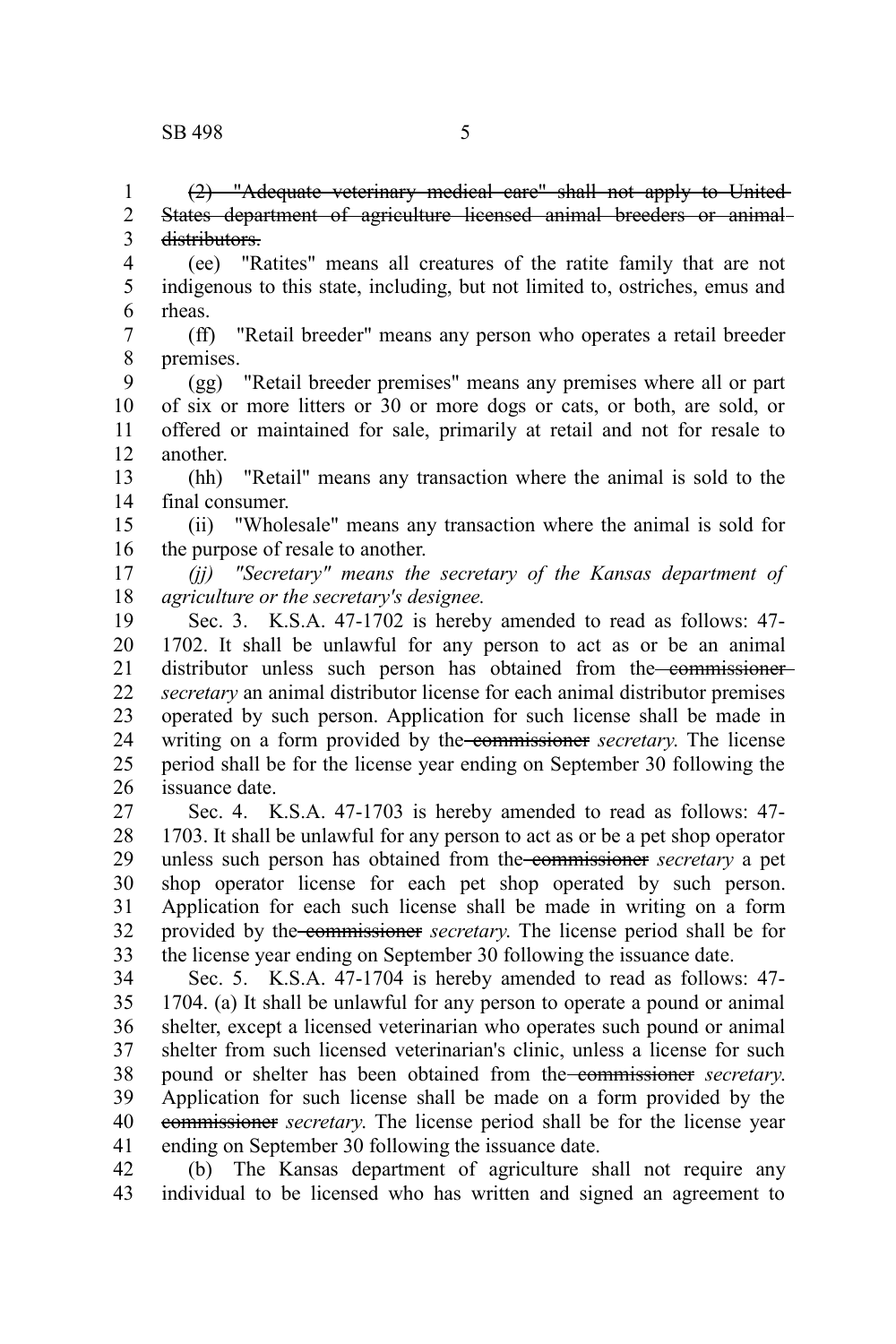provide temporary care for one or more dogs or cats owned by an animal shelter. Any such animal shelter shall keep a current list of such individuals who have written and signed an agreement to provide such temporary care. 1 2 3 4

Sec. 6. K.S.A. 47-1706 is hereby amended to read as follows: 47- 1706. (a) The commissioner *secretary* may refuse to issue or renew or may suspend or revoke any license or permit required under K.S.A. 47-1701 et seq., and amendments thereto, for any one or more of the following reasons: 5 6 7 8 9

(1) Material misstatement in the application for the original license or permit, or in the application for any renewal of a license or permit; 10 11

(2) willful disregard of any provision of the Kansas pet animal act or any rule and regulation adopted hereunder, or any willful aiding or abetting of another in the violation of any provision of the Kansas pet animal act or any rule and regulation adopted hereunder; 12 13 14 15

(3) permitting any license or permit issued hereunder to be used by an unlicensed or unpermitted person or transferred to unlicensed or unpermitted premises; 16 17 18

(4) the conviction of any crime relating to the theft of animals;

19 20

(5) substantial misrepresentation;

(6) misrepresentation or false promise, made through advertising, salespersons, agents or otherwise, in connection with the operation of business of the licensee or permittee; 21 22 23

24  $25$ 

## (7) fraudulent bill of sale;

(8) the housing facility or the primary enclosure is inadequate;

(9) the feeding, watering, sanitizing and housing practices at the licensee's or permittee's premises are not consistent with the Kansas pet animal act or the rules and regulations adopted hereunder; 26 27 28

(10) failure to provide adequate veterinary medical care to the animals in such licensee or permittee's custody or care; or 29 30

(11) failure to maintain or provide documentation of the provision of adequate veterinary medical care, as required in K.S.A. 47-1701(dd), and amendments thereto, to animals in such licensee or permittee's custody or care when access to such is requested by the commissioner *secretary* or the commissioner's *secretary's* authorized representatives. 31 32 33 34 35

(b) The commissioner *secretary* shall refuse to issue or renew and shall suspend or revoke any license or permit required under K.S.A. 47- 1701 et seq., and amendments thereto, for a conviction of cruelty to animals, K.S.A. 21-4310, prior to its repeal, or subsections  $(a)(1)$  through (a)(5) of K.S.A. 2021 Supp. 21-6412*(a)(1) through (5)*, and amendments thereto. 36 37 38 39 40 41

(c) Any refusal to issue or renew a license or permit, and any suspension or revocation of a license or permit, under this section shall be 42 43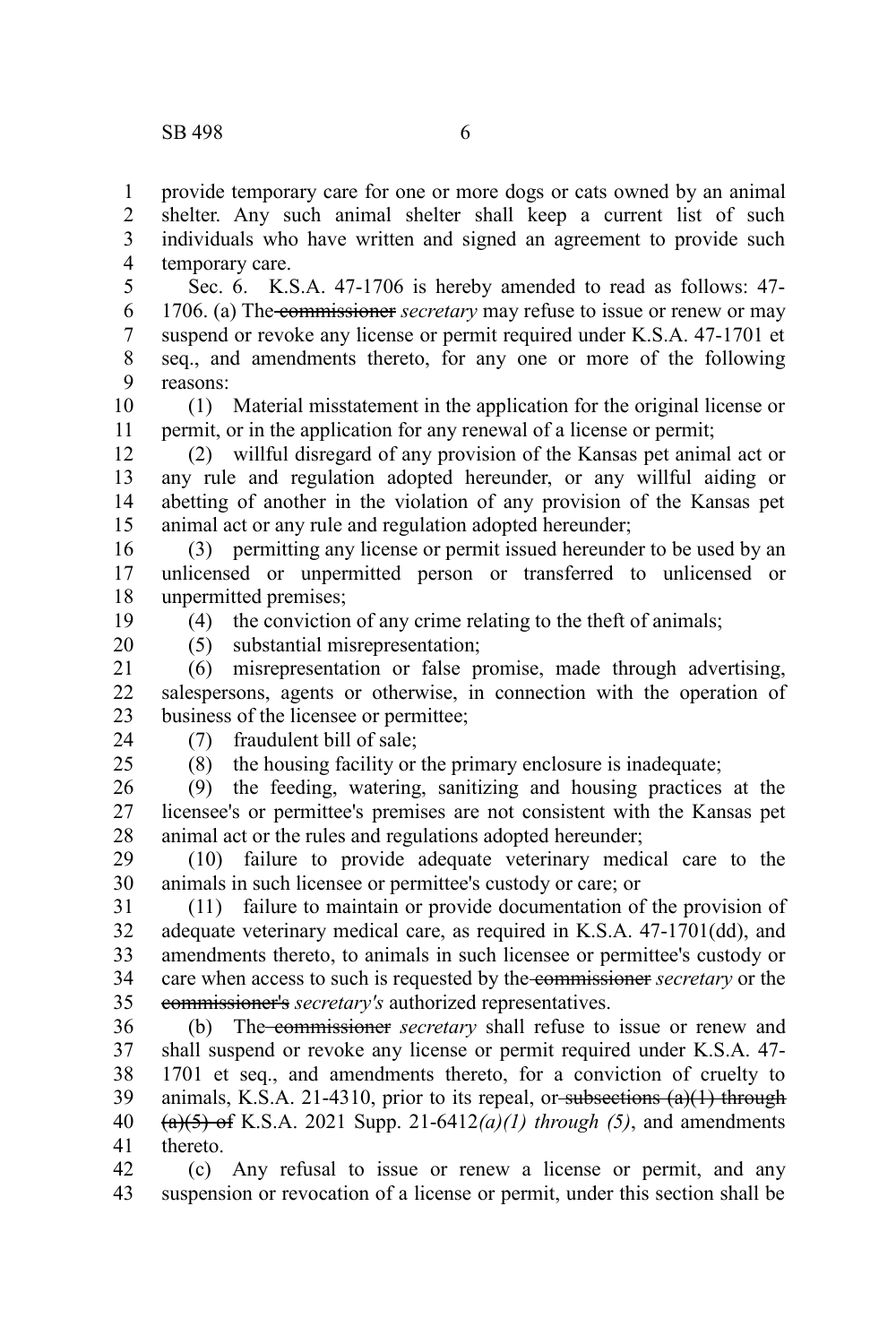issued only after notice and opportunity for a hearing are provided in accordance with the provisions of the Kansas administrative procedure act and shall be subject to review in accordance with the Kansas judicial review act. 1 2 3 4

(d) Notwithstanding subsection (c), nothing shall preclude the commissioner from issuing a quarantine order in accordance with K.S.A. 77-536, and amendments thereto, on any premises regulated under this act wherein the animals are found to be infected with a contagious or zoonotic disease which *that* may infect animals or humans that may come into contact with or be exposed to such animals. 5 6 7 8 9 10

(e) Whenever the commissioner *secretary* denies, suspends or revokes a license or permit under this section, the commissioner *secretary* or the commissioner's *secretary's* authorized, trained representatives shall seize and impound any animals in the possession, custody or care of the person whose license or permit is denied, suspended or revoked if there are reasonable grounds to believe that the animals' health, safety or welfare is endangered. Except as provided by K.S.A. 2021 Supp. 21-6412, and amendments thereto, such animals may be returned to the person owning them if there is satisfactory evidence that the animals will receive adequate care by that person or such animals may be sold, placed or euthanized, at the discretion of the commissioner *secretary*. Costs of care and services for such animals while seized and impounded shall be paid by the person from whom the animals were seized and impounded, if that person's license or permit is denied, suspended or revoked. Such funds shall be paid to the commissioner *secretary* for reimbursement of care and services provided during seizure and impoundment. If such person's license or permit is not denied, suspended or revoked, the commissioner *secretary* shall pay the costs of care and services provided during seizure and impoundment. 11 12 13 14 15 16 17 18 19 20 21 22 23 24 25 26 27 28

Sec. 7. K.S.A. 47-1706a is hereby amended to read as follows: 47- 1706a. (a) When an animal is seized or impounded pursuant to K.S.A. 47- 1706, 47-1707 or 47-1715, and amendments thereto, the owner or person who was in possession of the animal at the time such animal was seized or impounded may post a cash or security bond as provided in this section which *that* shall prevent the sale, placement or euthanasia of the animal. Such cash or security bond shall be in an amount sufficient to pay for the animal's care and keeping for a period of at least 30 days, commencing on the date which *that* the animal was seized or impounded. Any such security bond or any security bond as provided in subsection (b) shall be approved by the Kansas department of agriculture division of animalhealth. 29 30 31 32 33 34 35 36 37 38 39 40

(b) Such bond shall be filed with the Kansas department of agriculture division of animal health and shall be posted on or before the date of the disposition hearing or within 10 days after the animal is seized 41 42 43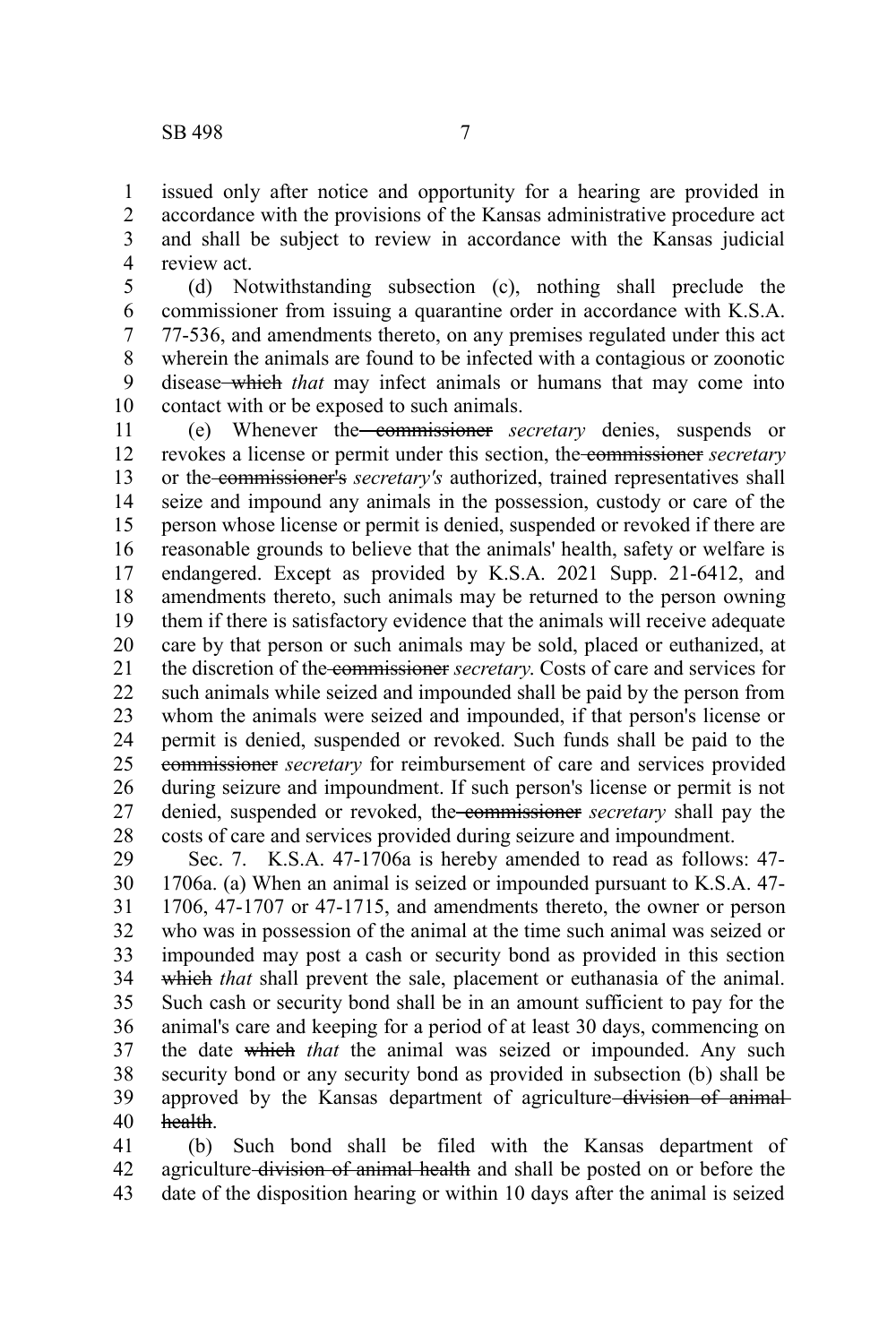or impounded, whichever is earlier. At the end of the time for which expenses are covered by the bond if the owner or person who was in possession of the animal at the time it was seized or impounded desires to prevent disposition of the animal, such owner or person shall post a new cash or security bond prior to the previous bond's expiration. At the end of the time for which expenses are covered by the bond, the animal may be sold, placed or euthanized. 1 2 3 4 5 6 7

(c) The authority seizing or impounding an animal shall give notice by delivering a copy of this section to a person residing on the property where the animal was seized or by posting a copy at the place where the animal was seized. 8 9 10 11

(d) Nothing in this section shall prevent the euthanasia at any time of an animal seized or impounded which *that* is determined by a licensed veterinarian to be diseased or disabled beyond recovery for any useful purpose. 12 13 14 15

## (e) This act is supplemental to and shall become a part of the Kansas pet animal act. 16 17

Sec. 8. K.S.A. 47-1707 is hereby amended to read as follows: 47- 1707. (a) In addition to or in lieu of any other civil or criminal penalty provided by law, the commissioner *secretary*, upon a finding that a person has violated or failed to comply with any provision of the Kansas pet animal act or any rule and regulation adopted hereunder, may impose on such person a civil penalty not exceeding \$1,000 for each violation or require such person to attend an educational course regarding animals and their care and treatment. If the commissioner *secretary* imposes the educational course, such person may choose either the penalty or the educational course. If such person chooses the penalty, the commissioner *secretary* shall establish the amount pursuant to the penalty provisions of this section. The educational course shall be administered by the commissioner *secretary* in consultation with Kansas state university college of veterinary medicine. 18 19 20 21 22 23 24 25 26 27 28 29 30 31

(b) Any imposition of a civil penalty pursuant to this section shall be only upon notice and opportunity for a hearing in accordance with the Kansas administrative procedure act and shall be subject to review in accordance with the Kansas judicial review act. 32 33 34 35

(c) Whenever the commissioner *secretary* has reasonable grounds to believe that a person or premises required to be licensed or permitted under the Kansas pet animal act has failed to comply with or has violated any provision of the Kansas pet animal act or any rule and regulation adopted hereunder and that the health, safety or welfare of animals in such person's possession, custody or care is endangered thereby, the commissioner *secretary* shall seize and impound such animals using emergency adjudicative proceedings in accordance with the Kansas 36 37 38 39 40 41 42 43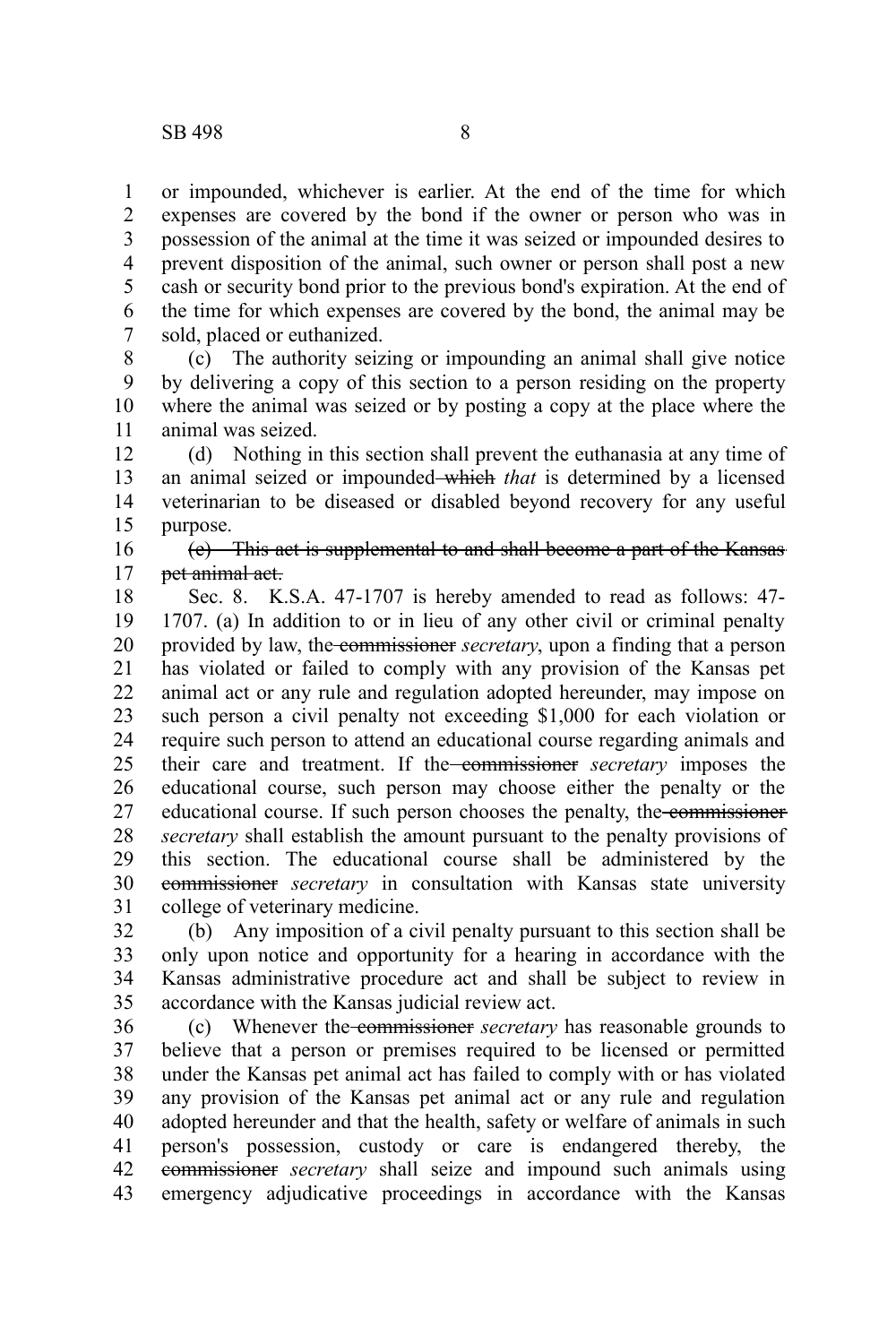administrative procedure act. Except as provided by K.S.A. 2021 Supp. 21-6412, and amendments thereto, such animals may be returned to the person owning them if there is satisfactory evidence that the animals will receive adequate care by that person or such animals may be sold, or placed *at the discretion of the secretary* or euthanized, at the discretion of the commissioner *secretary in consultation with a licensed veterinarian*. Costs of care and services for such animals while seized and impounded shall be paid by the person from whom the animals were seized and impounded, if that person is found to be in violation of the Kansas pet animal act or any rules and regulations adopted hereunder. Such funds shall be paid to the commissioner *secretary* for reimbursement of care and services provided during seizure and impoundment. If such person is not found to be in violation of the Kansas pet animal act or any rules and regulations adopted hereunder, the commissioner *secretary* shall pay the costs of care and services provided during seizure and impoundment. 1 2 3 4 5 6 7 8 9 10 11 12 13 14 15

Sec. 9. K.S.A. 47-1708 is hereby amended to read as follows: 47- 1708. Any action of the commissioner *secretary* pursuant to K.S.A. 47- 1706 or 47-1707, and amendments thereto, is subject to review in accordance with the Kansas judicial review act. 16 17 18 19

Sec. 10. K.S.A. 47-1709 is hereby amended to read as follows: 47- 1709. (a) The commissioner *secretary* or the commissioner's *secretary's* authorized, trained representatives shall make an inspection of the premises for which an application for an original license or permit is made under K.S.A. 47-1701 et seq., and amendments thereto, before issuance of such license or permit. No license or permit shall be issued by the commissioner *secretary* to an applicant described in this subsection until the premises for which application is made has passed a licensing or permitting inspection. The application for a license shall conclusively be deemed to be the consent of the applicant to the right of entry and inspection of the premises sought to be licensed or permitted by the commissioner *secretary* or the commissioner's *secretary's* authorized, trained representatives at reasonable times with the owner or owner's representative present. Refusal of such entry and inspection shall be grounds for denial of the license or permit. Notice need not be given to any person prior to inspection. 20 21 22 23 24 25 26 27 28 29 30 31 32 33 34 35

(b) The commissioner *secretary* or the commissioner's *secretary's* authorized, trained representatives may inspect each premises for which a license or permit has been issued under K.S.A. 47-1701 et seq., and amendments thereto. The acceptance of a license or permit shall conclusively be deemed to be the consent of the licensee or permittee to the right of entry and inspection of the licensed or permitted premises by the commissioner *secretary* or the commissioner's *secretary's* authorized, trained representatives at reasonable times with the owner or owner's 36 37 38 39 40 41 42 43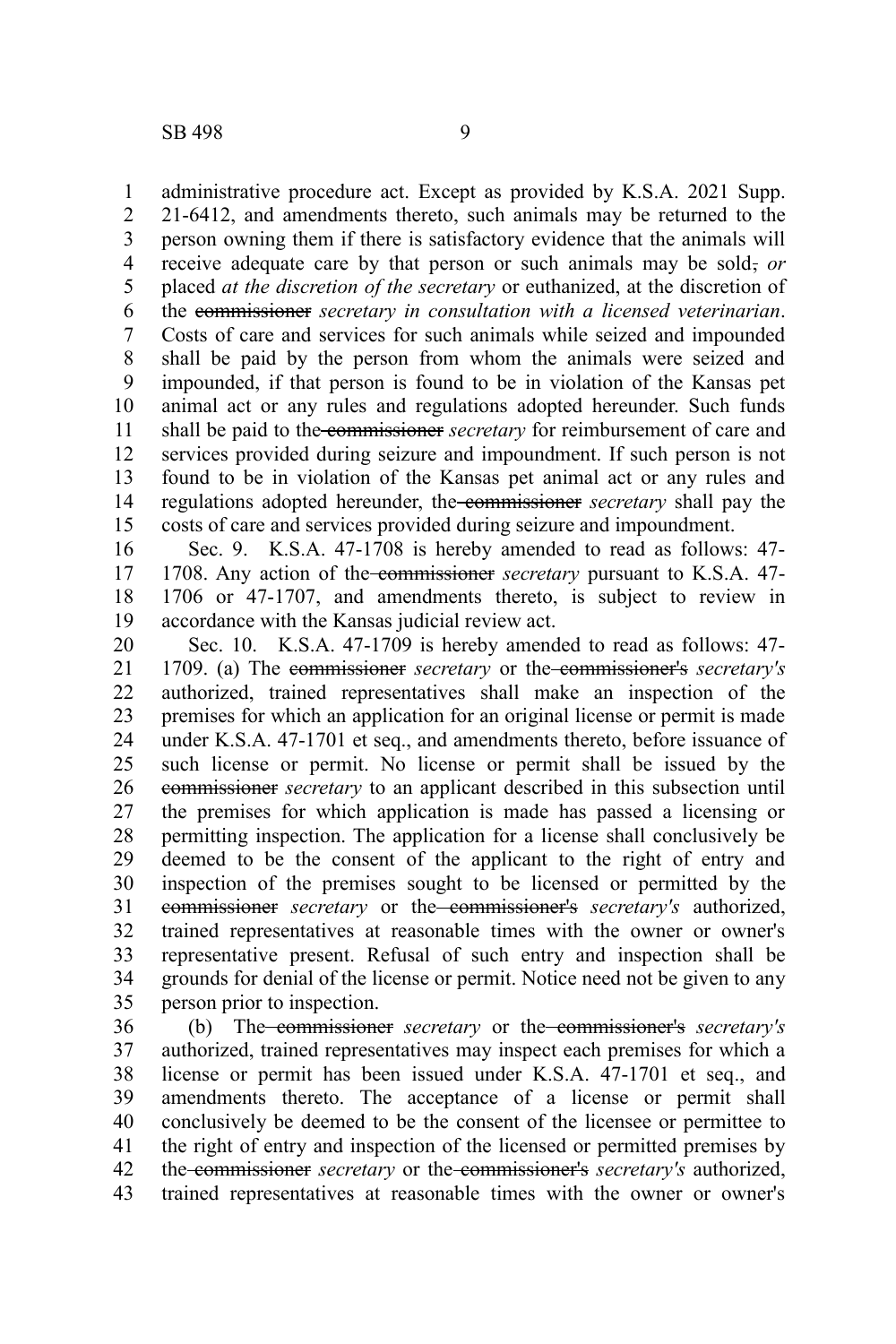representative present. Refusal of such entry and inspection shall be grounds for suspension or revocation of the license or permit. Notice shall not be given to any person prior to inspection. 1 2 3

(c) The commissioner *secretary* or the commissioner's *secretary's* authorized, trained representatives shall make inspections of the premises of a person required to be licensed or permitted under K.S.A. 47-1701 et seq., and amendments thereto, upon a determination by the commissioner *secretary* that there are reasonable grounds to believe that the person is violating the provisions of K.S.A. 47-1701 et seq., and amendments thereto, or rules and regulations adopted thereunder or that there are grounds for suspension or revocation of such person's license or permit. 4 5 6 7 8 9 10 11

(d) Any complaint filed with the commissioner *secretary* shall be confidential and shall not be released to any person other than employees of the commissioner *secretary* as necessary to carry out the duties of their employment. 12 13 14 15

(e) Any person making inspections under this section shall be trained by the commissioner *secretary* in reasonable standards of animal care. 16 17

(f) The commissioner *secretary* may request a licensed veterinarian *or the commissioner* to assist in any inspection or investigation made by the commissioner *secretary* or the commissioner's *secretary's* authorized representative under this section. 18 19 20 21

(g) Any person acting as the commissioner's *secretary's* authorized representative for purposes of making inspections and conducting investigations under this section who knowingly falsifies the results or findings of any inspection or investigation or intentionally fails or refuses to make an inspection or conduct an investigation pursuant to this section shall be guilty of a class A nonperson misdemeanor. 22 23 24 25 26 27

(h) No person shall act as the commissioner's *secretary's* authorized representative for the purposes of making inspections and conducting investigations under this section if such person has a beneficial interest in a person required to be licensed or permitted pursuant to K.S.A. 47-1701 et seq., and amendments thereto. 28 29 30 31 32

(i) Records of inspections pursuant to this section shall be maintained in the office of the Kansas department of agriculture-division of animalhealth. Records of a deficiency or violation shall not be maintained for longer than three years after the deficiency or violation is remedied. 33 34 35 36

(j) The commissioner *secretary*, in consultation with Kansas state university college of veterinary medicine, shall: 37 38

(1) Continue procedures to provide for pet animal training or updated training for authorized trained representatives who inspect premises under the pet animal act and to allow the owners of such facilities licensed or permitted under the pet animal act to attend and participate at the training workshops for the authorized*,* trained representatives; and 39 40 41 42 43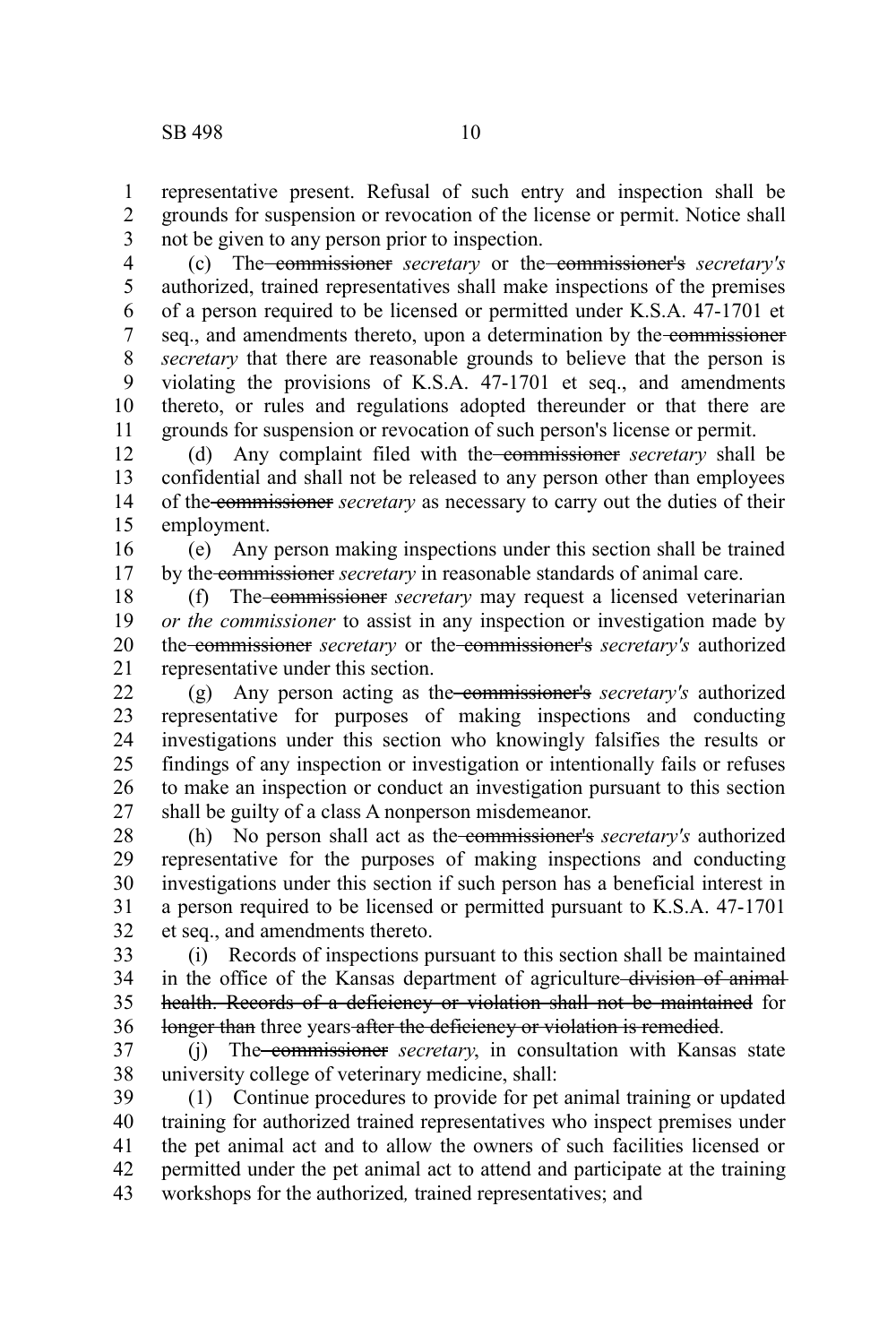(2) make available to such owners and other interested persons an inspection handbook describing the duties and responsibilities of such authorized*,* trained representatives. 1 2 3

(k) If the commissioner *secretary* or the commissioner's *secretary's* authorized representative is denied access to any location where such access is sought for the purposes authorized under the Kansas pet animal act, the commissioner *secretary* may apply to any court of competent jurisdiction for an administrative search warrant authorizing access to such location for such purposes. Upon such application and a showing of cause therefore, the court shall issue the search warrant for the purposes requested. 4 5 6 7 8 9 10 11

Sec. 11. K.S.A. 47-1710 is hereby amended to read as follows: 47- 1710. (a) An animal shall not be disposed of by an owner or operator of a pound or of an animal shelter as a pound until after expiration of a minimum of three full business days of custody during which the public has clear access to inspect and recover the animal through time periods ordinarily accepted as usual business hours. During such time of custody, any owner or operator of such facility shall attempt to notify the owner or custodian of any animal maintained or impounded by such facility if such owner or custodian is known or reasonably ascertainable. Such an animal may at any time be released to the legal owner, moved to a veterinary hospital for treatment or observation, released in any manner, if such animal was a gift animal to an animal shelter, or euthanized by a duly incorporated humane society or by a licensed veterinarian if it appears to an officer of such humane society or to such veterinarian that the animal is diseased or disabled beyond recovery for any useful purpose. 12 13 14 15 16 17 18 19 20 21 22 23 24 25 26

(b) After the expiration of the holding period established in subsection (a), the governing body of a political subdivision regulating the operation of a pound shall have ownership of such animal and shall determine the method of disposition of any animal. Any pound releasing live animals to prospective owners shall comply with the provisions established in K.S.A. 47-1731, and amendments thereto. Any such proceeds derived from the sale or other disposition of such animals shall be paid directly to the treasurer of the political subdivision, and no part of such proceeds shall accrue to any individual. 27 28 29 30 31 32 33 34 35

(c) After the expiration of the holding period established in subsection (a), the board of directors of any humane society operating an animal shelter as a pound, shall have ownership of such animal and shall determine the method of disposition of any animal. Any animal shelter releasing live animals to prospective owners shall comply with the provisions established in K.S.A. 47-1731, and amendments thereto. Any such proceeds derived from such sale or disposition shall be paid directly to the treasurer of the humane society and no part of such proceeds shall 36 37 38 39 40 41 42 43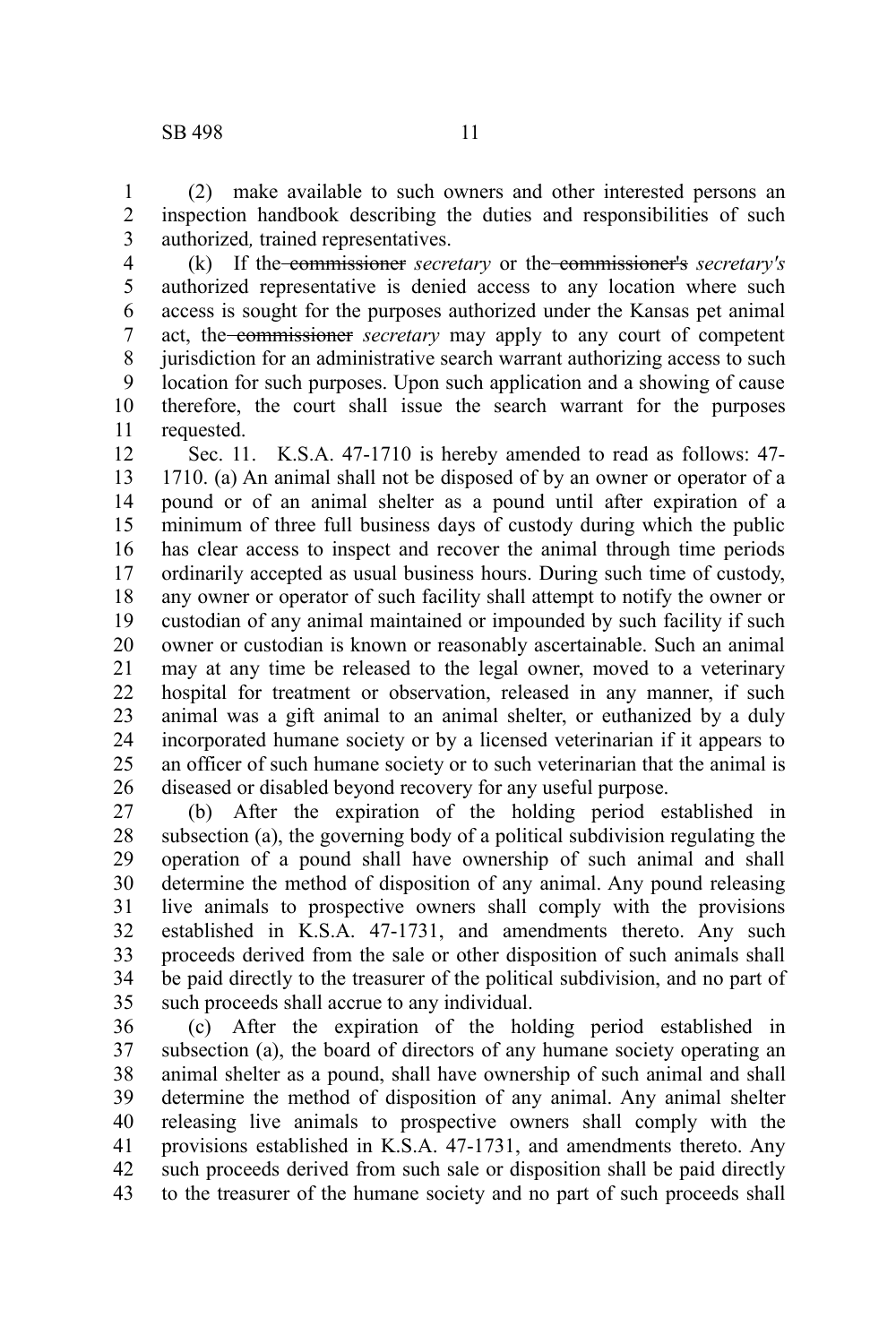accrue to any individual. 1

*(d) The governing body of a political subdivision or the board of directors of any humane society regulating the operation of an animal shelter or pound may develop an alternative plan for the capture, release, shelter, spaying or neutering and provision of other medical care to feral cats. Such plan shall be approved by the secretary and the commissioner and need not comply with the requirements of this section or K.S.A. 47- 1731, and amendments thereto, if both the secretary and the commissioner determine such plan is consistent with the public interest and the health, safety and welfare of any impacted animals.* 2 3 4 5 6 7 8 9 10

Sec. 12. K.S.A. 47-1711 is hereby amended to read as follows: 47- 1711. An animal control officer shall not be granted an animal distributor's, animal breeder's, retail breeder's, hobby breeder's or a pet shop operator's license. Each application for any such license shall include a statement that neither the applicant nor any of the applicant's employees is an animal control officer. An animal control officer, upon taking custody of any animal in the course of such officer's official duties, shall immediately make a record which shall include *that includes* the color, breed, sex, approximate weight and other description of the animal, the reason for seizure, the location of seizure, the owner's name and address, if known, the animal license number, and any other identification number. Complete information relating to the disposition of the animal shall be shown on the record and shall be added immediately following the disposition of the animal. Such records shall be made available to the commissioner*secretary* or the commissioner's *secretary's* authorized representative upon request. 11 12 13 14 15 16 17 18 19 20 21 22 23 24 25 26

Sec. 13. K.S.A. 47-1712 is hereby amended to read as follows: 47- 1712. (a) The commissioner *secretary* is hereby authorized to adopt rules and regulations for licensees and permittees. Such rules and regulations shall include, but not be limited to, provisions relating to: 27 28 29 30

(1) Reasonable treatment of animals in the possession, custody or care of a licensee or permittee or being transported to or from licensed or permitted premises; 31 32 33

(2) a requirement that each licensee and permittee file with the commissioner *secretary* evidence that animals entering or leaving the state are free from any visible symptoms of communicable disease; 34 35 36

- (3) identification of animals handled; 37
- (4) primary enclosures; 38
- (5) housing facilities; 39
- (6) sanitation; 40
- (7) euthanasia; 41
- (8) ambient temperatures; 42
- (9) feeding; 43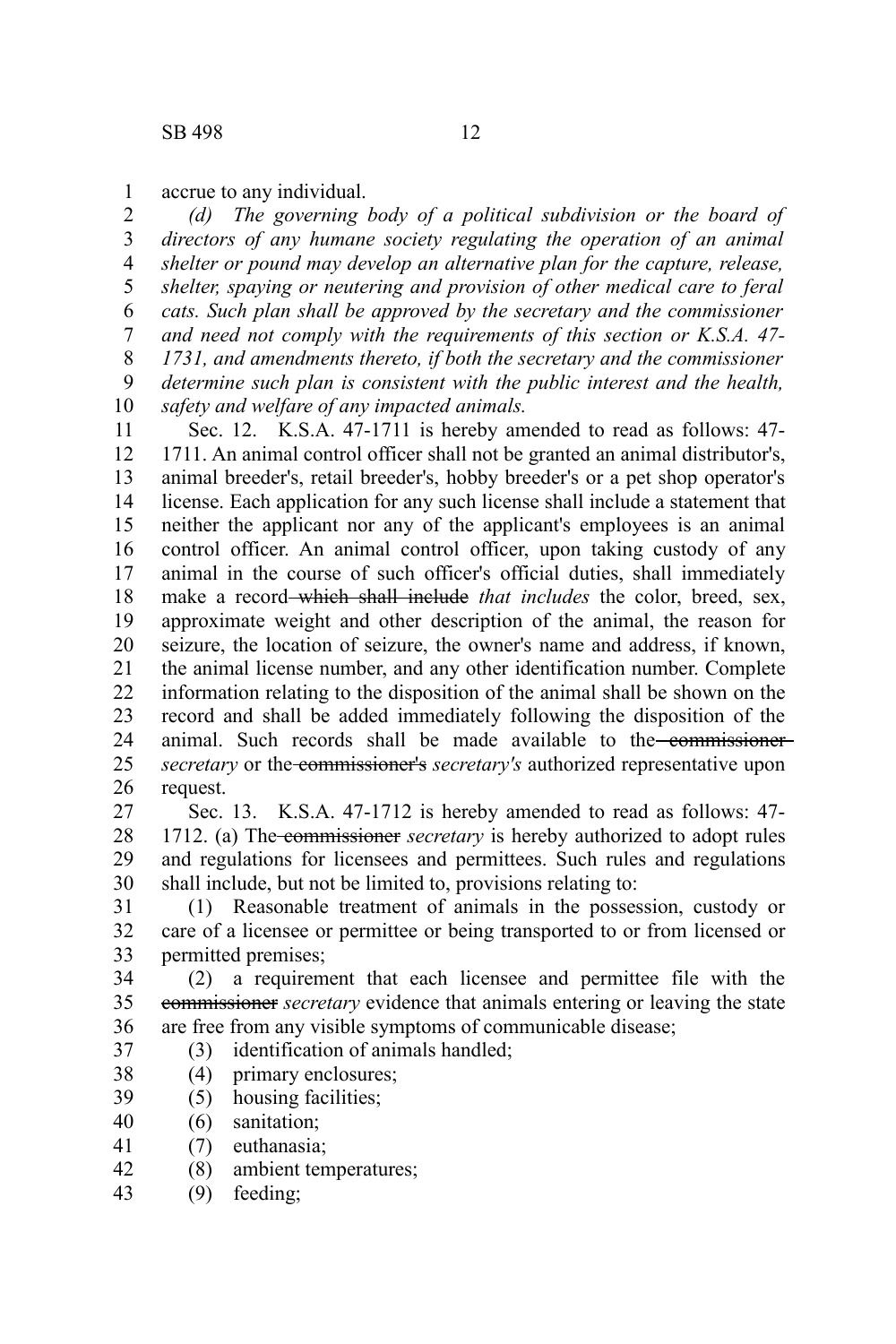(10) watering; 1

2

(11) adequate veterinary medical care;

(12) inspections of licensed or permitted premises, investigations of complaints and training of persons conducting such inspections and investigations; and 3 4 5

(13) a requirement that each licensee or permittee keep and maintain, for inspection by the commission *secretary*, such records as necessary to administer and enforce the provisions of the Kansas pet animal act. 6 7 8

(b) The commissioner *secretary* shall only adopt as rules and regulations for United States department of agriculture licensed animal distributors and animal breeders, and animal distributor and animal breeder premises the rules and regulations promulgated by the secretary of the United States department of agriculture, cited at 9 C.F.R. 3.1 through 3.12, pursuant to the provisions of the United States public law 91-579 (*,* 7 U.S.C. § 2131 et seq.}, commonly known as the animal welfare act. 9 10 11 12 13 14 15

(c) Notwithstanding any provision in subsection *(a) or* (b), *the secretary or* the commissioner may adopt a requirement that each licensee and permittee file with *the secretary or* the commissioner evidence that animals entering or leaving the state are free from any visible symptoms of communicable disease. 16 17 18 19 20

Sec. 14. K.S.A. 47-1713 is hereby amended to read as follows: 47- 1713. The commissioner *secretary* may prohibit the sale or gift of animals which *that* constitute a hazard to human health or safety or to animal health or safety. 21 22 23 24

Sec. 15. K.S.A. 47-1715 is hereby amended to read as follows: 47- 1715. (a) Any violation of or failure to comply with any provision of the Kansas pet animal act, or any rule and regulation adopted hereunder, shall constitute a class A nonperson misdemeanor. Continued operation, after a conviction, shall constitute a separate offense for each day of operation. 25 26 27 28 29

(b) Upon a conviction of a person for any violation of the Kansas pet animal act, or any rule and regulation adopted hereunder, the court shall order the commissioner *secretary* to seize and impound any animals in the convicted person's possession, custody or care if there are reasonable grounds to believe that the animals' health, safety or welfare is endangered. Except as provided by K.S.A. 2021 Supp. 21-6412, and amendments thereto, such animals may be returned to the person owning-them the *animals* if there is satisfactory evidence that the animals will receive adequate care by that person or such animals may be sold, *or* placed *at the discretion of the secretary* or euthanized, at the discretion of the commissioner *secretary in consultation with a licensed veterinarian*. Costs of care and services for such animals while seized and impounded shall be paid by the convicted person. Such funds shall be paid to the commissioner *secretary* for reimbursement of care and services provided 30 31 32 33 34 35 36 37 38 39 40 41 42 43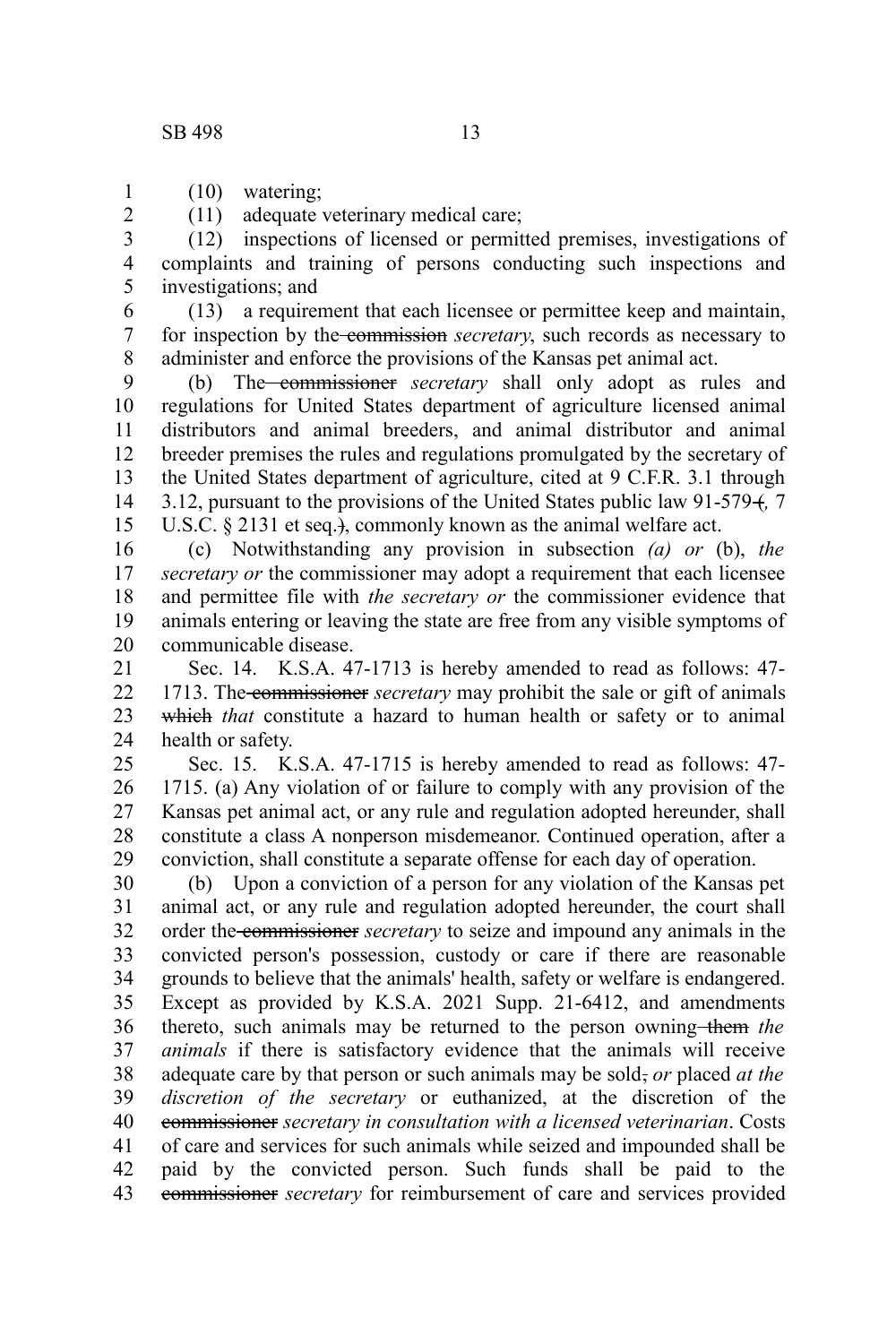during seizure and impoundment. If the person is not convicted, the commissioner *secretary* shall pay the costs of care and services provided during seizure and impoundment. 1 2 3

Sec. 16. K.S.A. 47-1718 is hereby amended to read as follows: 47- 1718.  $(a)$  No animal shall be euthanized by any animal control officer, licensee, permittee, officer of an animal shelter or officer of a pound by any means, method, agent or device, or in any way, except through the most current, approved euthanasia methods established by the American veterinary medical association panel on euthanasia *guidelines for the euthanasia of animals, 2020 edition*. The commissioner *secretary* shall promulgate rules and regulations by December 31, 2015, regarding acceptable methods of euthanasia. Such acceptable methods may be more stringent than those established by the American veterinary medical association. 4 5 6 7 8 9 10 11 12 13 14

(b) This section shall be part of and supplemental to article 17 of chapter 47 of the Kansas Statutes Annotated, and amendments thereto. 15 16

Sec. 17. K.S.A. 47-1719 is hereby amended to read as follows: 47- 1719.  $(a)$ -It shall be unlawful for any person to act as or be a hobby breeder unless such person has obtained from the commissioner *secretary* a hobby breeder license. Application for such license shall be made in writing on a form provided by the commissioner *secretary*. The license period shall be for the license year ending on September 30 following the issuance date. 17 18 19 20 21 22 23

(b) This section shall be part of and supplemental to K.S.A. 47-1701 et seq., and amendments thereto. 24 25

Sec. 18. K.S.A. 47-1720 is hereby amended to read as follows: 47- 1720.  $(a)$ -It shall be unlawful for any person to operate a research facility unless such person has obtained from the commissioner *secretary* a research facility license. Application for such license shall be made in writing on a form provided by the commissioner *secretary*. The license period shall be for the license year ending on September 30 following the issuance date. 26 27 28 29 30 31 32

(b) This section shall be part of and supplemental to K.S.A. 47-1701 et seq., and amendments thereto. 33 34

Sec. 19. K.S.A. 47-1721 is hereby amended to read as follows: 47- 1721. (a) Each application for issuance or renewal of a license or permit required under K.S.A. 47-1701 et seq., and amendments thereto, shall be accompanied by the fee prescribed by the commissioner *secretary* under this section. Such fees shall be as follows: 35 36 37 38 39

(1) Except as provided in paragraphs (5) through (8) and paragraph (10) for a license for premises of a person licensed under public law 91- 579, 7 U.S.C. § 2131 et seq., an amount not to exceed \$450; 40 41 42

(2) except as provided in paragraphs (5) through (8) and paragraph 43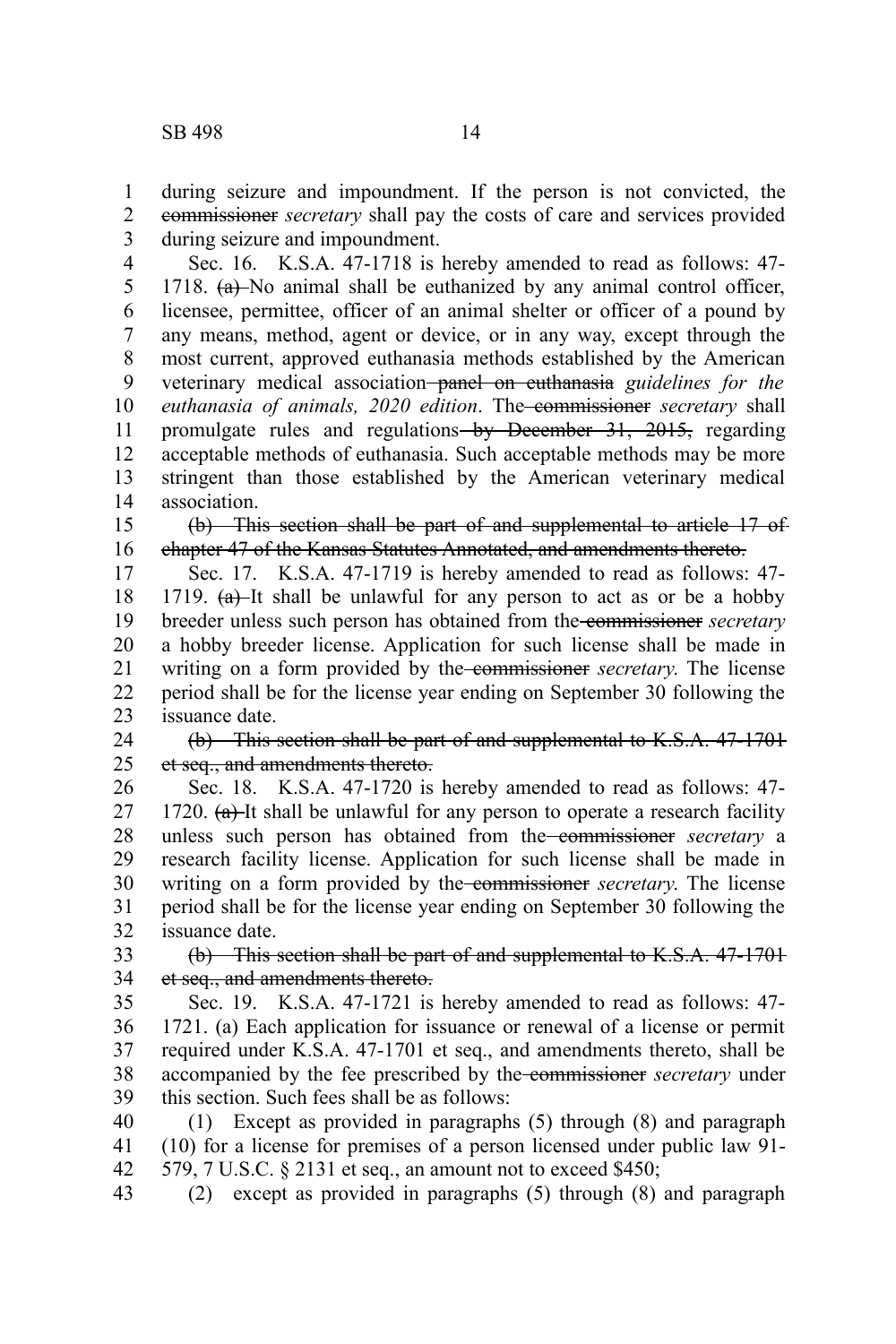2

(10) for a license for any other premises, an amount not to exceed \$600; 1

(3) for a temporary closing permit, an amount not to exceed \$95;

(4) for an out-of-state distributor permit, an amount not to exceed \$675; 3 4

(5) for a hobby breeder license or a kennel operator license an amount not to exceed \$250; 5 6

(6) for an animal shelter in a first-class city, as defined in K.S.A. 13- 101, and amendments thereto, not to exceed \$400; 7 8

(7) for an animal shelter in a second-class city, as defined in K.S.A. 14-101, and amendments thereto, not to exceed \$335; 9 10

(8) for an animal shelter in a third-class city, as defined in K.S.A. 15- 101, and amendments thereto, not to exceed \$285; 11 12

(9) a late fee of \$70 shall be assessed to any person whose permit or license renewal is not renewed prior to October 1; and 13 14

(10) for any premises required to be licensed under the Kansas pet animal act under multiple license categories, payment for only the most expensive license and a \$50 fee for each additional applicable license. Such premises shall comply with the applicable laws and rules and regulations pertaining to each license category. 15 16 17 18 19

(b) The commissioner *secretary* shall determine annually the amount necessary to carry out and enforce K.S.A. 47-1701 et seq., and amendments thereto, for the next ensuing fiscal year and shall fix by rules and regulations the license and permit fees for such year at the amount necessary for that purpose, subject to the limitations of this section. In fixing such fees, the commissioner *secretary* may establish categories of licenses and permits, based upon the type of license or permit, size of the licensed or permitted business or activity and the premises where such business or activity is conducted, and may establish different fees for each such category. The fees in effect immediately prior to the effective date of this act shall continue in effect until different fees are fixed by the commissioner *secretary* as provided by this subsection. 20 21 22 23 24 25 26 27 28 29 30 31

(c) If a licensee, permittee or applicant for a license or permit requests an inspection of the premises of such licensee, permittee or applicant, the commissioner *secretary* shall charge a fee of \$200 to cover the costs of such inspection. 32 33 34 35

(d) (1) Failure by the owner of a premises, a licensee or a permittee, or their designated representative, to make a premises available for inspection within 30 minutes of the arrival of the inspector or the inspector's authorized representative shall be considered a no-contact inspection. Each no-contact inspection shall result in a \$200 no-contact fee against the owner of the premises, the licensee or the permittee. The commissioner *secretary* or the commissioner's *secretary's* authorized representative shall make a second or subsequent attempt to inspect the 36 37 38 39 40 41 42 43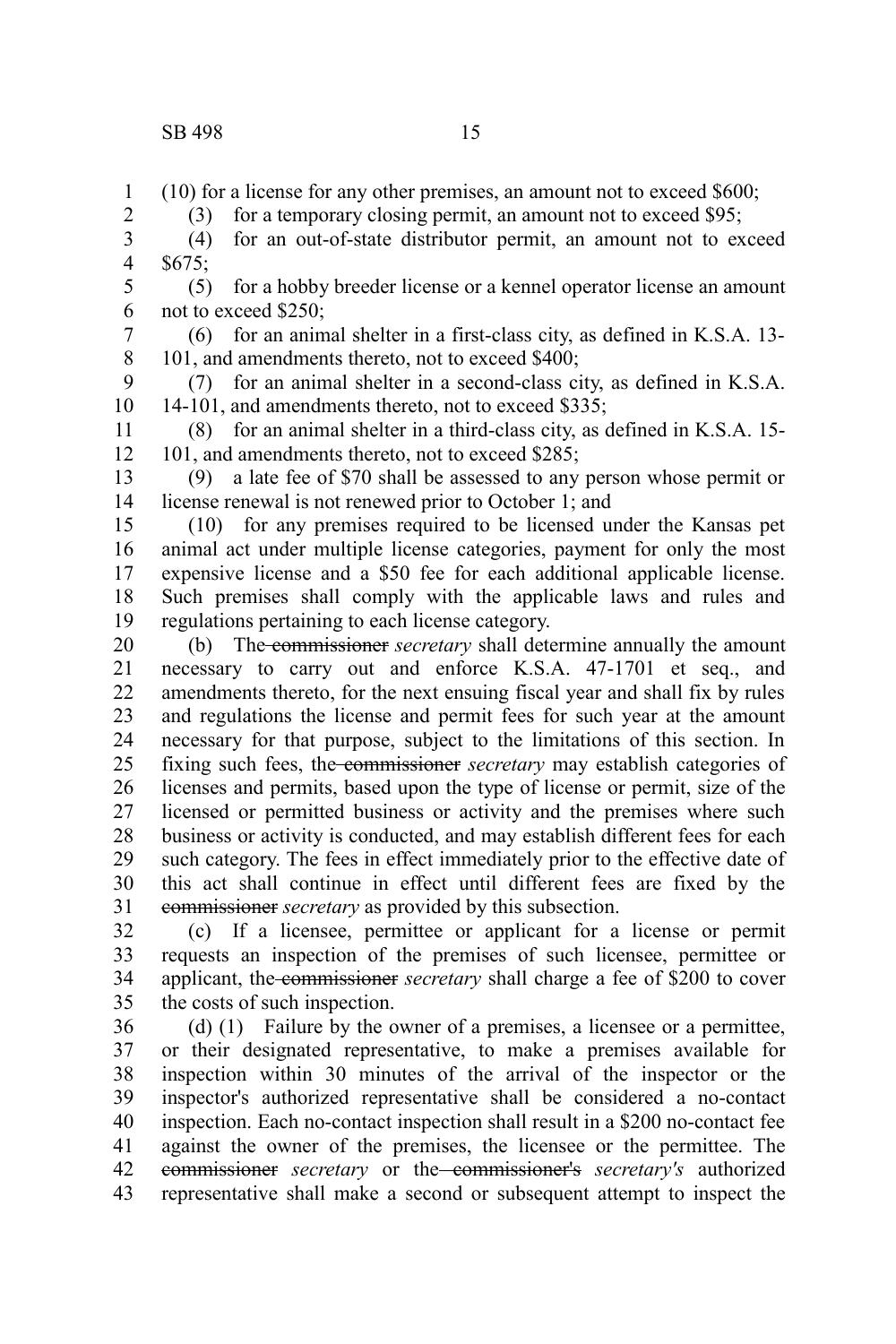premises. 1

9 10

(2) If a premises fails an inspection, such owner, licensee or permittee shall be required to pay a \$200 re-inspection fee for any subsequent inspection. Such payment must be made in advance of the re-inspection, and failure to do so shall result in the revocation of any such licensee's or permittee's license or permit. The owner of the premises shall be required to reapply for any licenses or permits that were revoked pursuant to this subsection and shall be required to: 2 3 4 5 6 7 8

(A) Pay the fee for the new permit or license application;

(B) pass an initial inspection; and

(C) pay any past due fees before the new license or permit can be issued. 11 12

(e) No fee or assessment required pursuant to this section shall be refundable. 13 14

(f) The commissioner *secretary* shall remit all moneys received by or for the commissioner *secretary* under this section to the state treasurer in accordance with the provisions of K.S.A. 75-4215, and amendments thereto. Upon receipt of each such remittance, the state treasurer shall deposit the entire amount in the state treasury to the credit of the animal dealers fee fund, which is hereby created in the state treasury. Moneys in the animal dealers fee fund may be expended only to administer and enforce K.S.A. 47-1701 et seq., and amendments thereto. All expenditures from the animal dealers fee fund shall be made in accordance with appropriation acts upon warrants of the director of accounts and reports issued pursuant to vouchers approved by the Kansas animal healthcommissioner *secretary of agriculture* or the commissioner's *secretary's* designee. 15 16 17 18 19 20 21 22 23 24 25 26 27

(g) Except as provided further, when a premises required to be licensed or permitted under the Kansas pet animal act applies for an initial license or permit, the commissioner *secretary* shall prorate to the nearest whole month the license or permit fee established in subsection (a). The commissioner *secretary* shall have discretion to determine whether the application is an initial application or an application for a premises that has been doing business but is not licensed or permitted. If the commissioner *secretary* determines the premises has been doing business without a license or permit, the commissioner *secretary* is not required to prorate the fee. 28 29 30 31 32 33 34 35 36 37

(h) This section shall be part of and supplemental to K.S.A. 47-1701 et seq., and amendments thereto. 38 39

Sec. 20. K.S.A. 47-1723 is hereby amended to read as follows: 47- 1723.  $(a)$ -It shall be unlawful for any person, except a licensed veterinarian *who operates a boarding or training kennel from such licensed veterinarian's clinic*, to act as or be a boarding or training kennel operator 40 41 42 43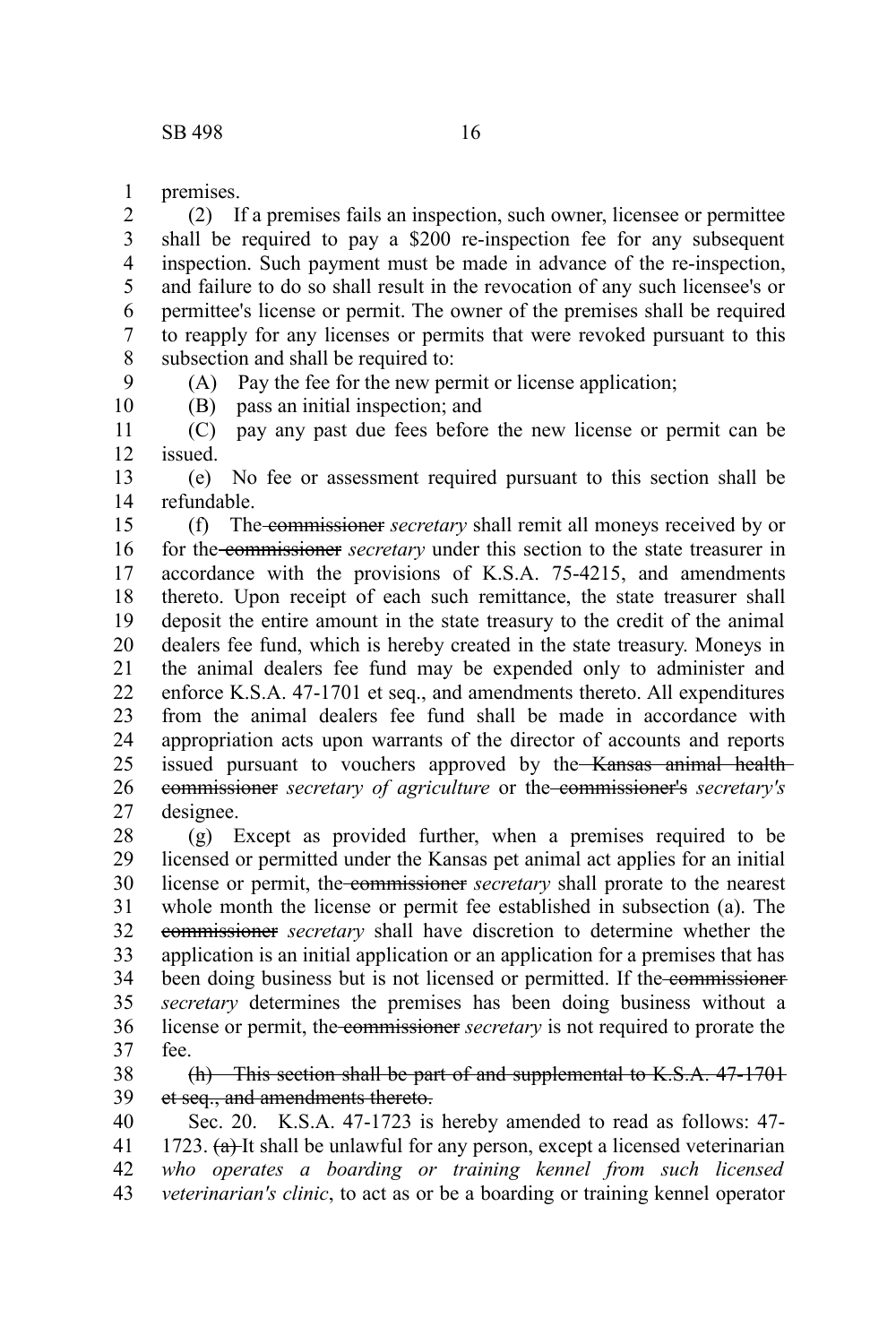unless such person has obtained from the commissioner *secretary* a boarding or training kennel operator license for each premises operated by such person. Application for such license shall be made in writing on a form provided by the commissioner *secretary*. The license period shall be for the license year ending on September 30 following the issuance date. (b) This section shall be part of and supplemental to K.S.A. 47-1701 et seq., and amendments thereto. Sec. 21. K.S.A. 47-1725 is hereby amended to read as follows: 47- 1 2 3 4 5 6 7 8

1725. (a) There is hereby created the Kansas pet animal advisory board, consisting of 10 members. Members shall be appointed by the governor as follows: 9 10 11

(1) One member shall be a representative of a licensed animal shelter or pound; 12 13

14 15

17

21

(2) one member shall be an employee of a licensed research facility;

(3) one member shall be a licensed animal breeder;

(4) one member shall be a licensed retail breeder; 16

(5) one member shall be a licensed pet shop operator;

(6) one member shall be a licensed veterinarian and shall be selected from a list of three names presented to the governor by the Kansas veterinary medical association; 18 19 20

(7) one member shall be a private citizen with no link to the industry;

 $22$ 23 (8) one member shall be a licensed animal distributor; (9) one member shall be a licensed hobby breeder; and

(10) one member shall be a licensed boarding or training kennel operator. 24 25

(b) Each member shall be appointed for a term of three years and until a successor is appointed and qualified. 26 27

(c) A vacancy on the board of a member shall be filled for the unexpired term by appointment by the governor. 28 29

(d) The board shall meet at least once every calendar quarter regularly or at such other times as the chairperson or a majority of the board members determine. A majority of the members shall constitute a quorum for conducting board business. 30 31 32 33

34

(e) The members of the board shall annually elect a chairperson.

35

(f) The board shall have the following duties, authorities and powers:

(1) To advise the Kansas animal health commissioner *secretary of agriculture* on hiring a director to implement the Kansas pet animal act; 36 37 38

(2) to review the status of the Kansas pet animal act;

(3) to make recommendations on changes to the Kansas pet animal act; and 39 40

(4) to make recommendations concerning the rules and regulations for the Kansas pet animal act. 41 42

(g) Board members who are required to be licensed, except retail 43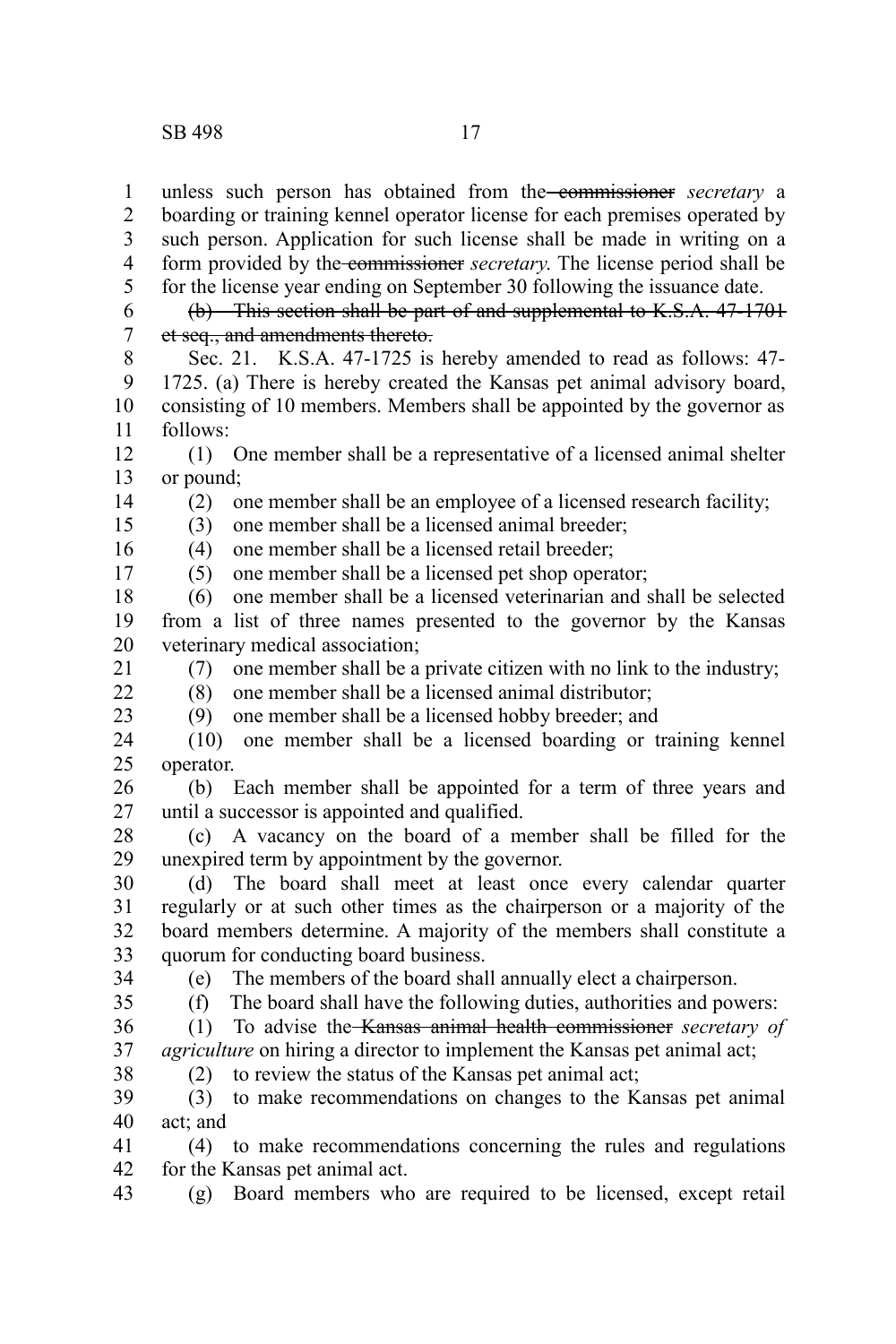breeders, shall be affiliated with or a member of an organized pet animal association which *that* is representative of the position such person will 1 2

hold on the board. 3

Sec. 22. K.S.A. 47-1726 is hereby amended to read as follows: 47- 1726. K.S.A. 47-1701 through 47-1721 *47-1713, 47-1715, 47-1717 through 47-1721*, K.S.A. 47-1723 through 47-1727, *and* 47-1731, and K.S.A. 47-1732 through 47-1736 *47-1737*, and amendments thereto, shall be known and may be cited as the Kansas pet animal act. This act shall license, permit and regulate the conditions of certain premises and facilities within the state of Kansas where animals are maintained, sold or offered or maintained for sale. The provisions of this act shall not apply to any farm, kennel or other premises registered with and inspected by the national greyhound association which *that* is used solely for the purposes of breeding, maintaining, training or selling greyhound dogs, as greyhound is defined in K.S.A. 74-8802, and amendments thereto. The commissioner *secretary* shall have the authority to enter into agreements with the national greyhound association pertaining to the aforementioned greyhound premises. Notwithstanding any other provisions of this section, any agreements between the commissioner *secretary* and the national greyhound association may contain terms allowing the commissioner*secretary* to access records, complete inspections of such premises and other related matters. 4 5 6 7 8 9 10 11 12 13 14 15 16 17 18 19 20 21 22

Sec. 23. K.S.A. 47-1727 is hereby amended to read as follows: 47- 1727. Notwithstanding the existence or pursuit of any other remedy, when it appears to the commissioner *secretary* that any person is violating any provisions of the Kansas pet animal act, the commissioner *secretary* may bring an action in a court of competent jurisdiction or other process against such person to enjoin, restrain or prevent such person from continuing operation in violation of the Kansas pet animal act without regard to whether administrative proceedings have been or may be instituted or whether criminal proceedings may be or have been instituted. 23 24 25 26 27 28 29 30 31

Sec. 24. K.S.A. 47-1731 is hereby amended to read as follows: 47- 1731. (a) No dog or cat may be transferred to the permanent custody of a prospective owner by a pound or animal shelter, as defined by K.S.A. 47- 1701, and amendments thereto, or by a humane society, unless: 32 33 34 35

(1) Such dog or cat has been surgically spayed or neutered before the physical transfer of the animal occurs; or 36 37

(2) the prospective owner signs an agreement to have the dog or cat spayed or neutered and deposits with the pound or animal shelter funds not less than the lowest nor more than the highest cost of spaying or neutering in the community. Any funds deposited pursuant to such an agreement shall be refunded to such person upon presentation of a written statement signed by a licensed veterinarian that the dog or cat has been spayed or 38 39 40 41 42 43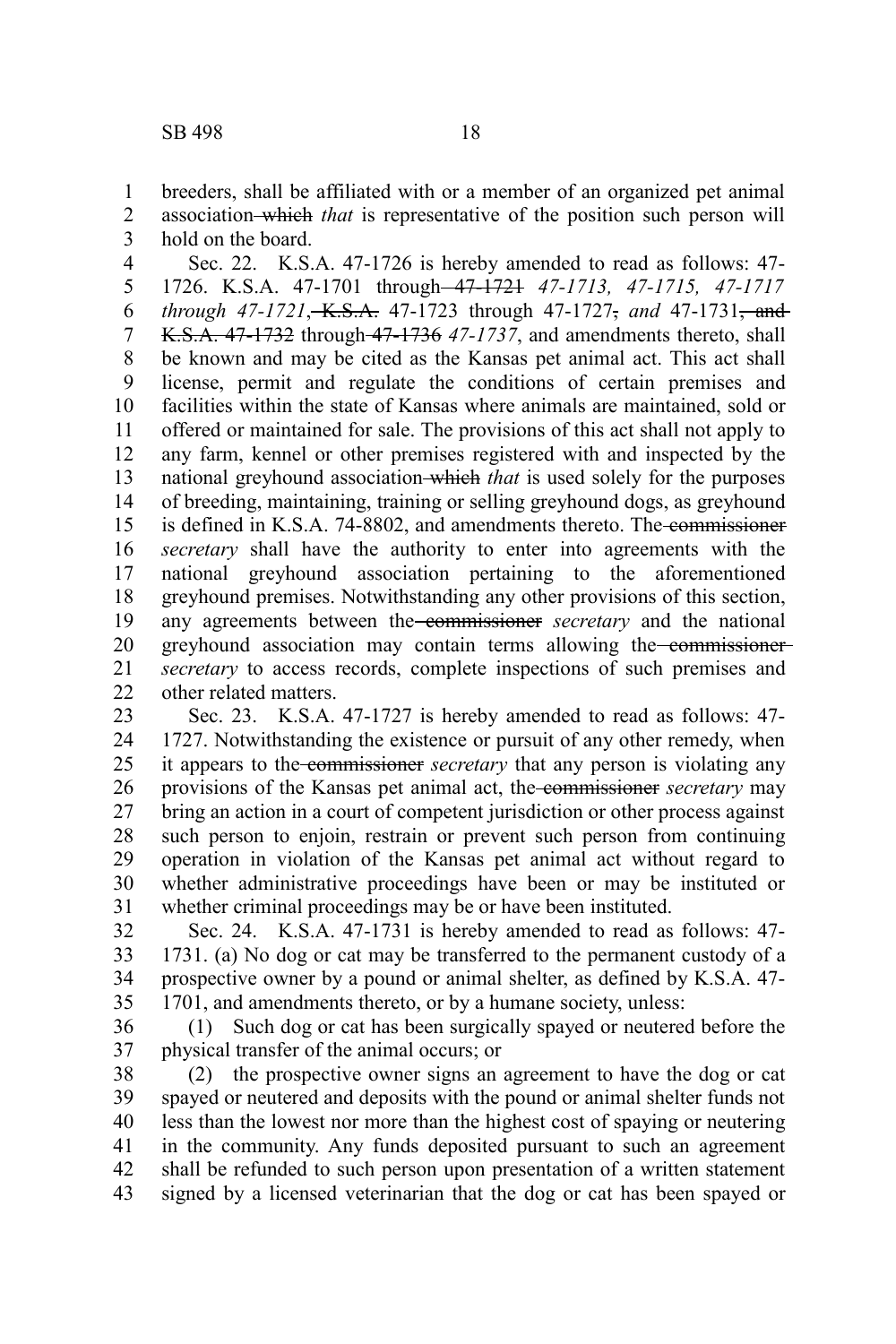neutered. If such person does not reclaim the deposit within six months after receiving custody of the animal, the pound or animal shelter shall keep the deposit and may reclaim the unspayed or unneutered animal. 1 2 3

(b) No person shall spay or neuter any dog or cat for or on behalf of a pound or animal shelter unless such person is a licensed veterinarian or a student currently enrolled in the college of veterinary medicine, Kansas state university, who has completed at least two years of study in the veterinary medical curriculum and is participating in a spay or neuter program and as part of the curriculum under the direct supervision of a licensed veterinarian. Students shall only spay or neuter any dog or cat that belongs to the pound or animal shelter, and shall not spay or neuter any dog or cat that belongs to a member-or of the public. No pound or animal shelter shall designate the veterinarian which *that* a person must use, or a list from which a person must select a veterinarian, to spay or neuter a dog or cat transferred by such person from such pound or animal shelter. Any premises located in the state of Kansas where the spaying, neutering or any other practice of veterinary medicine occurs shall register such premises with the board of veterinary examiners. 4 5 6 7 8 9 10 11 12 13 14 15 16 17 18

(c) With the written approval of the animal health commissioner *secretary*, any pound or shelter may use an innovative spay or neuter program not precisely meeting the requirements of subsection (a)(2), if the pound or shelter can prove to the commissioner *secretary* that it is actively enforcing the spaying and neutering requirements set forth in this statute. 19 20 21 22 23

(d) Nothing in this section shall be construed to require sterilization of a dog or cat which *that* is being held by a pound or animal shelter and which may be claimed by its *the* rightful owner within the holding period established in K.S.A. 47-1710, and amendments thereto. 24 25 26 27

(e) The animal health commissioner *secretary* shall promulgate rules and regulations as may be necessary to carry out the provisions of this section. 28 29 30

Sec. 25. K.S.A. 47-1732 is hereby amended to read as follows: 47- 1732. (a) Any licensee or permit holder required to be licensed or obtain a permit under the Kansas pet animal act, who is in the process of ceasing to do business on July 1, may be issued a temporary closing permit at the discretion of the commissioner *secretary*. 31 32 33 34 35

(b) Application for such permit shall be made in writing on a form provided by the commissioner *secretary*. 36 37

(c) The permit will be effective for 30 days. During the 30-day period, the licensee or permit holder shall be required to comply with the Kansas pet animal act and all rules and regulations adopted thereunder. By accepting such permit, the licensee or permit holder agrees to allow an inspection of the facility at the end of the 30-day period to certify that the operation has ceased business. The licensee or permit holder shall provide 38 39 40 41 42 43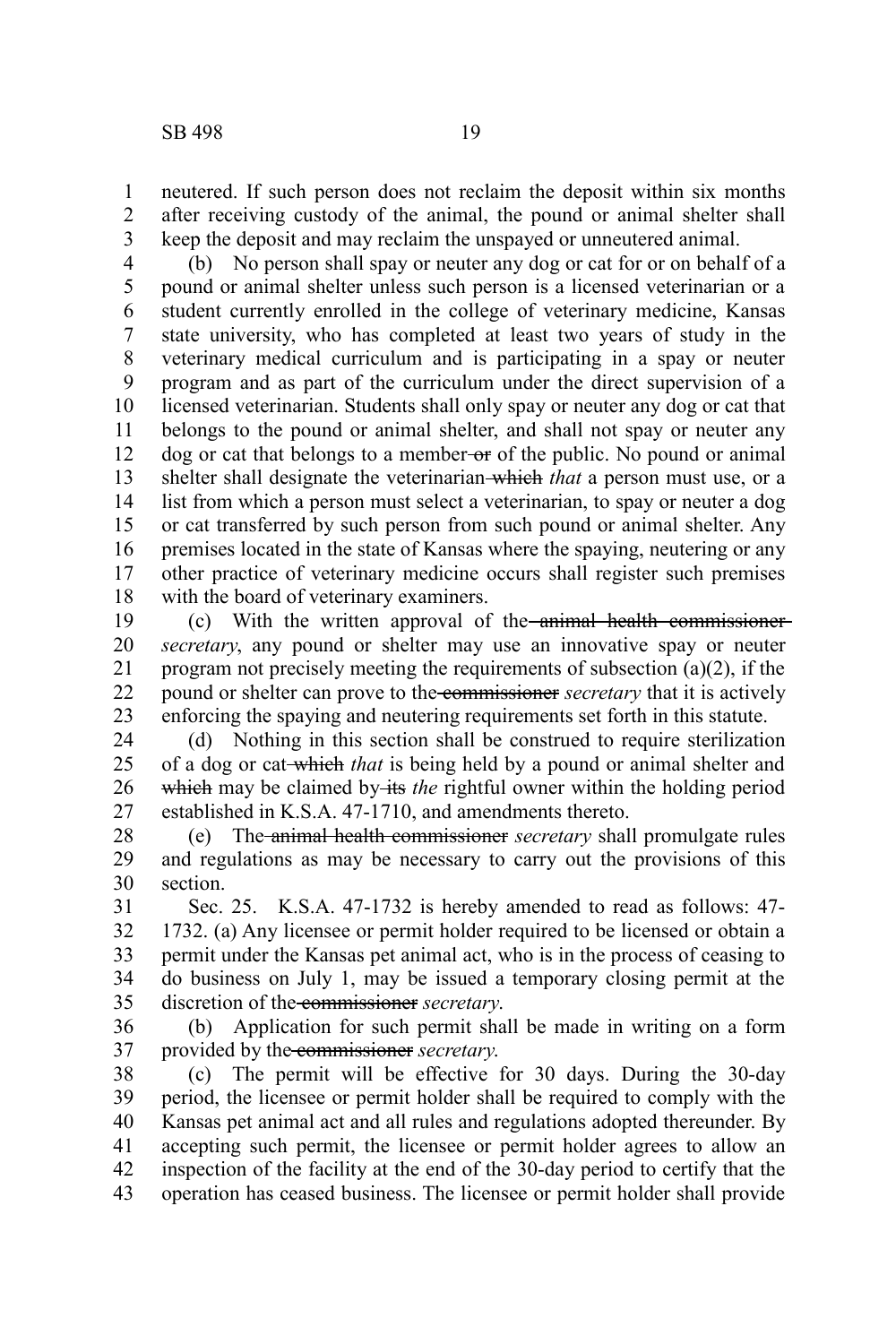records as to the disposition of the animals to the commissioner *secretary* upon request. 1 2

(d) The permit may be renewed, at the discretion of the commissioner *secretary*, for an additional 30-day period. 3 4

(e) This section shall be part of and supplemental to the Kansas pet animal act. 5 6

Sec. 26. K.S.A. 47-1733 is hereby amended to read as follows: 47- 1733.  $(a)$ -It shall be unlawful for any person to act as or be an animal breeder unless such person has obtained from the commissioner *secretary* an animal breeder license for each animal breeder premises operated by such person. Application for each such license shall be made in writing on a form provided by the commissioner *secretary*. The license period shall be for the license year ending on September 30 following the issuance date. 7 8 9 10 11 12 13 14

(b) This section shall be part of and supplemental to the Kansas pet animal act. 15 16

Sec. 27. K.S.A. 47-1734 is hereby amended to read as follows: 47- 1734.  $(a)$ -It shall be unlawful for any person to act as or be an out-of-state distributor of dogs or cats, or both, within the state of Kansas unless such person has obtained from the commissioner *secretary* an out-of-state distributor permit. Application for each such permit shall be made in writing on a form provided by the commissioner *secretary*. The permit period shall be for the permit year ending on September 30 following the issuance date. 17 18 19 20 21 22 23 24

(b) This section shall be part of and supplemental to the Kansas pet animal act. 25 26

Sec. 28. K.S.A. 47-1735 is hereby amended to read as follows: 47- 1735.  $(a)$  A licensee, permittee or applicant for a license or permit shall not interfere with, hinder, threaten or abuse, including verbal abuse, any representative or employee of the animal health department *secretary or commissioner* who is carrying out such representative's or employee's duties under the provisions of the Kansas pet animal act *or article 6 of chapter 47 of the Kansas Statutes Annotated, and amendments thereto*. 27 28 29 30 31 32 33

(b) This section shall be part of and supplemental to the Kansas pet animal act. 34 35

Sec. 29. K.S.A. 47-1736 is hereby amended to read as follows: 47- 1736.  $(a)$ -It shall be unlawful for any person to act as or be a retail breeder unless such person has obtained from the commissioner *secretary* a retail breeder license for each retail breeder premises operated by such person. Application for each such license shall be made in writing on a form provided by the commissioner *secretary*. The license period shall be for the license year ending on September 30 following the issuance date. 36 37 38 39 40 41 42

(b) This section shall be part of and supplemental to the Kansas pet 43